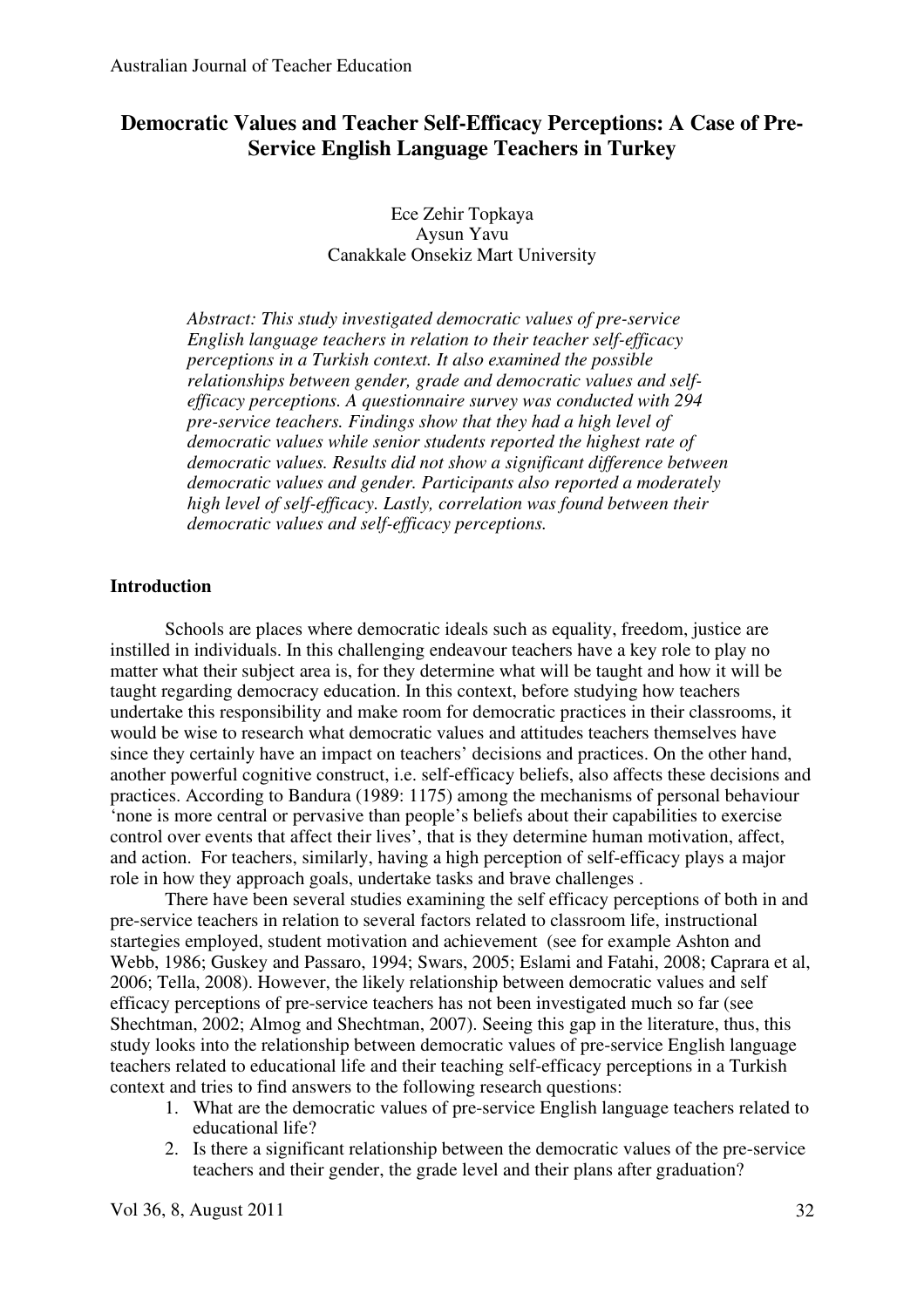- 3. What are the teacher efficacy perceptions of pre-service English language teachers?
- 4. Is there a significant relationship between the teacher efficacy perceptions of the pre-service teachers and their gender, the grade level and their plans after graduation?
- 5. Is there a correlation between pre-service English language teachers' democratic values and their teaching efficacy perceptions?

Before elaborating on the research, however, firstly a brief literature review is presented below regarding the main concepts of the study: democracy and education, teacher sense of efficacy, and English language teacher education in Turkey.

# **Democracy and Education**

Democracy may be a familiar word to most, but it is still a misunderstood and misused concept. In the dictionary, democracy is defined as 'a system of government in which citizens participate in the decisions of government either by voting directly or by electing representatives to make decisions' (www.nyise.org/homsy/ushistory/glossary.htm). It is rather regarded as a 'way of life' interrelated with the perceptions and assumptions, common experiences of individuals and it is about living together (Dewey, 1916). So, it can be stated that democracy is not a static concept but a dynamic, active and changing process.

Education is a vital component of any society, but especially of a democracy. The aim of democratic education is to produce independent, questioning, analytical and critical citizens through teaching the principles and practices of democracy, encouraging them to challenge conventional thinking with careful reading and research findings. Kincal and I ik (2003) refer to lifelong learning, the active participation of stake holders of education (students, parents and other related people) in the schooling process, controlling and monitoring the change and improvement within the process of education, localization of education as the components of democratic education (see also Kepenekçi, 2003). Establishing democracy mostly depends on the understanding, skills and attitudes of people which would be the primary responsibility of education. Education is not the only source for establishing a democratic culture; family, media and other institutions contribute to this process as well. However, schools have the essential role in this process as they maintain structured and formal educational programmes (Do anay, 1997).

Surely, the most important component of the formal educational programmes is the teacher. Therefore, teachers need to have not only an understanding of democratic society, values, behaviour and attitudes but also need to practice this knowledge and understanding in the classroom otherwise pure information about democracy would not work out in the long term (Ravitc, 1991). However, the practices of teachers are determined by their perceptions, experiences, attitudes and values about democracy. Therefore, before we shift our gaze at what teachers are doing in the classroom actively, it is a must that we focus upon their existing attitudes and values. Shectman (2002) defines values as 'desirable trans-situational goals, varying in importance, that serve as guiding principles in people's lives. These life principles represent an individual's unique interpretation of the right way to behave' (p. 363). In Shectman (2002) values are referred to as the '*main cognitive weapon'* to foster self respect which would give opportunity to individuals to adapt and perform more effectively and cope with reality more effectively. Values can also be defined as mental and emotional judgments representing attitudes and interests in the abstract manner (see Selvi, 2006). In the educational context, 'valuing is concerned with the worth or value a student (a teacher) attaches to a particular object, phenomenon or behaviours' which then would be values about democracy and democratic culture (p. 1171). Kincal and I ik  $(2003)$  identify the democratic values as justice, equality, freedom, respect for life, collaboration, self efficacy, honesty, tolerance,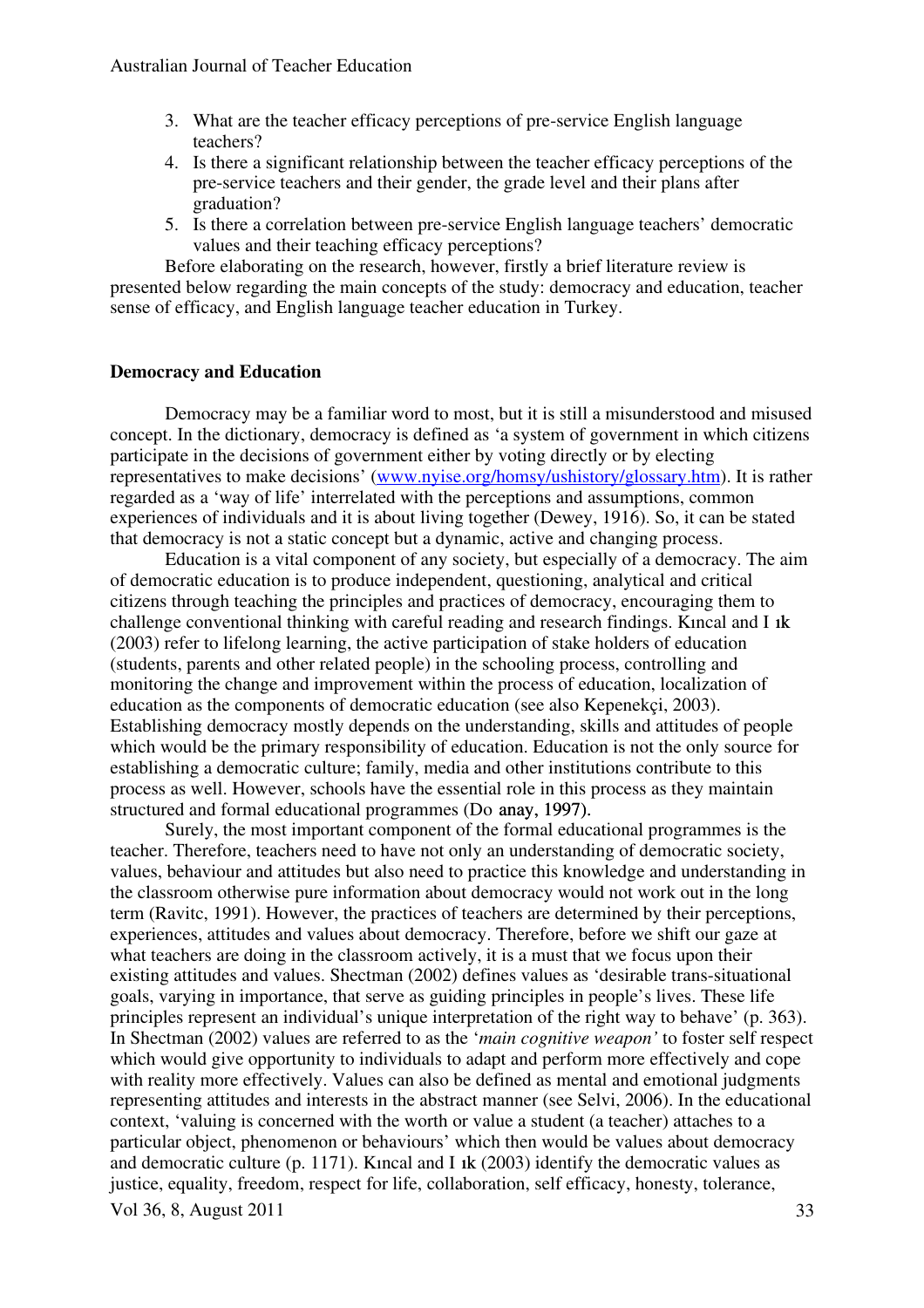sensitivity, searching for effectiveness, responsibility, respect for differences, security, improvement and perfection. Similarly, Özpolat (2010) identifies human and student centred education, civil rights, skill teaching, self development, value education, and respecting social rules as the basic components of democratic education. He also argues that the focus needs to be on democratic education rather than democracy education and therefore teachers need to not only believe in these values and components but also practice them in their classrooms.

Regarding understanding perceptions, values and practices of teachers and teacher educators a great number of studies have been carried out in the international arena. Turkey is no exception to that movement. Aydo an and Kukul (2003) compared the democratic behaviour of teachers who work in primary and secondary education and lecturers who work at universities. Research findings revealed that teachers and lecturers do not practice democratic behaviour in some situations and democratic behaviour does not have a significant connection with gender. Primary teachers engage in democratic practice in many areas. Secondary school teachers are democratic only in two areas: 'guidance in free thinking' and 'fostering critical thinking regarding opposing ideas'. Professors practice less democratic behaviour in comparison with assistant and associate professors. Kepenekçi (2003) discussed the relationship between democratic values and democratic education. They suggest that democratic values need to be a part of family and school for democratic education.

The relationship between democracy and different disciplines is also discussed in the Turkish context. Savaș (2003a) investigated the relationship between maths education and (2003a) investigated the relationship between maths education and democracy. This relationship is given through certain conditions such as student-teacher relationship, approaches to error correction and student participation. Sarı (2004), on the other hand, studied democratic understanding of life sciences and primary teachers. The democratic understanding of these teachers was analysed and data revealed that 88% of teachers adopted a militarist understanding rather than a liberal one. No significant difference was found regarding variables such as service year, department, gender and university graduation. However, Gömleksiz and Kan (2008) found a significant difference among pre-service teachers' democratic attitudes concerning the departments, gender and educational and income levels of their parents in favour of female students, social science departments such as philosophy and history, and parents with higher education such as high school and university graduates. On the other hand, no significant difference was found between the income levels of parents of the students. Üstün and Demirbağ (2003) studied (2003) studied the relationship between discipline in the classroom, democratic discipline and understanding of discipline through secondary teachers' interview data. The data revealed that democratic discipline brings about rational, transparent and observable regulations. Teachers who are engaged in such discipline seemed to be more successful concerning the mutual trust and positive environment in the classroom.

Research and debates about democracy and democratic culture within the educational arena in Turkey are generally focused on understanding, accommodating and evaluating teachers', teacher educators' and students' perceptions and practices about these issues. However, in the international arena, especially in Europe and the United States, democracy and related issues are generally related with cultural, political, socioeconomic, religious and ethnic diversity, multiculturalism and pluralism. For example, Canetti-Nisim (2004) studied the nature of relations between religiosity, authoritarianism and democratic values. Findings revealed that religious training fosters authoritarianism and authoritarian tendencies foster religiosity. Marrie (2005) studied multicultural democratic education regarding the relationship between multicultural and critical point of view and democratic values. Multicultural democratic education is a combination of democratic and multicultural education regarding knowledge, attitudes, and skills needed to participate in cross-cultural interactions and in personal, social, and civic action which begins in the classroom. Smykalla (2009) suggests that gender and diversity training should be an integral part of mainstream schooling, which would lead to view diversity as a richness. Consequently, stereotypes and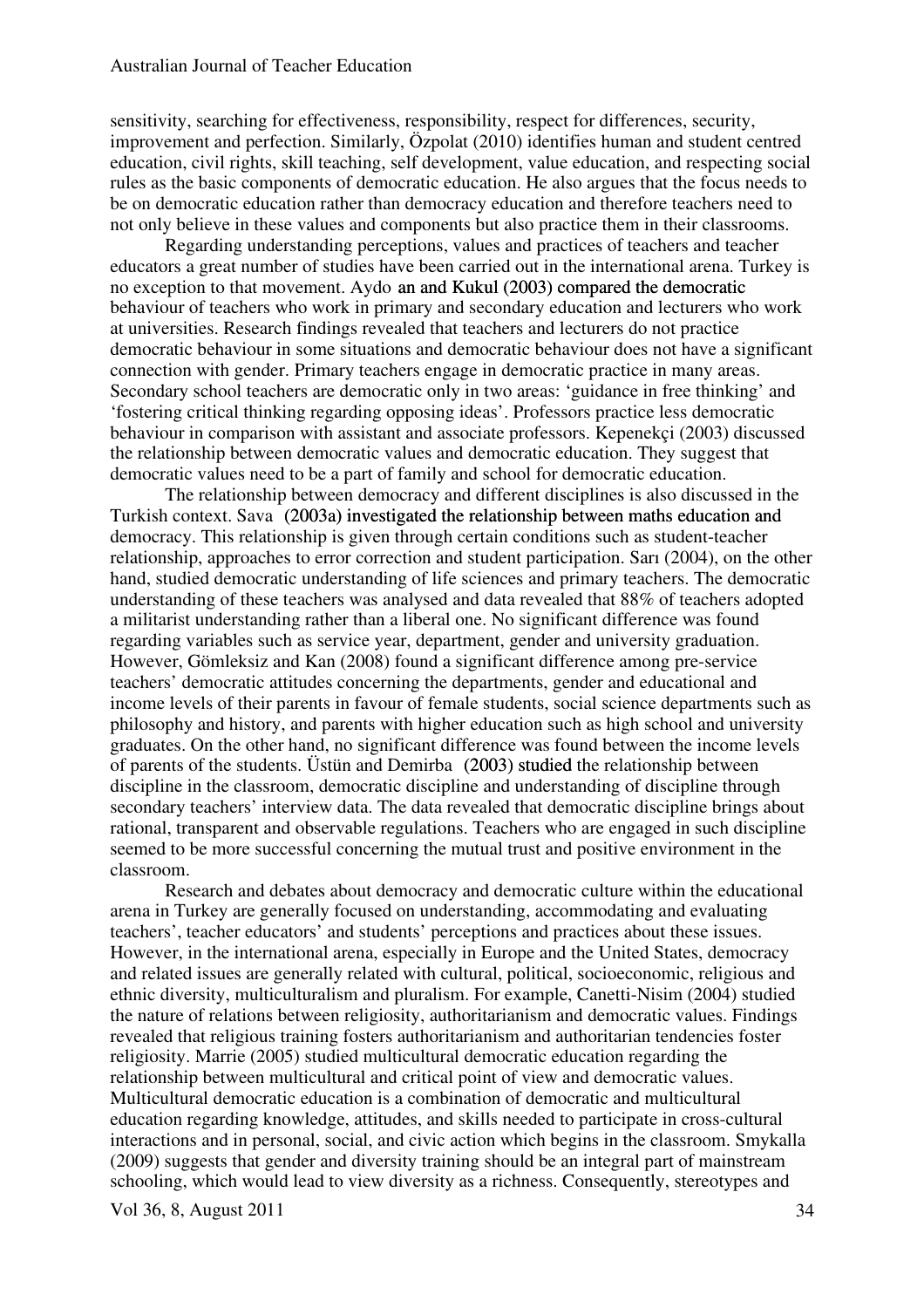social and cultural bias can be avoided. These papers focus on multicultural issues about democracy which incorporate socioeconomic, cultural and political diversity.

## **Teacher Sense of Self-Efficacy**

Self-efficacy is a social-psychological construct and refers to 'people's judgments of their capabilities to organize and execute courses of action required to attain designated types of performances' (Bandura, 1986: 391). These judgments, which are affected by a person's previous successes and failures, messages that other people communicate, successes and failures of others and successes and failures of a group as a whole, are central and pervasive to human action since they have the power to determine people's choices, goals, effort, and persistence (Bandura, 1989; Bandura, 1995; Ormrod, 2006).

In the field of education both students' and teachers' self-efficacy perceptions have attracted a lot of interest. In general, teacher efficacy values refer to 'the extent to which teachers believe they can affect student learning' (Dembo and Gibson, 1985: 173) or 'the teacher's belief in his or her capability to organize and execute courses of action required to successfully accomplish a specific teaching task in a particular context' (Tschannen-Moran et al., 1998: 222). Teachers with a high sense of self-efficacy are confident of their 'capabilities to bring about desired outcomes of student engagement and learning, even among those students who may be difficult and unmotivated' (Tschannen-Moran and Woolfolk Hoy, 2001: 783).

A growing body of research shows that teachers' sense of efficacy is connected to their commitment to teaching (Coladarci, 1992), their attitudes towards using innovative instructional strategies (Swars, 2005; Eslami and Fatahi, 2008), students' academic achievement (Ashton and Webb, 1986; Caprara et al, 2006; Tella, 2008), and motivation (Guskey and Passaro, 1994). In addition, it has also been found to be related to teachers' behaviour in the classroom, their attitudes to teaching, stress and burn-out and their willingness to implement innovation (Tschannen-Moran et al., 1998). Similarly, the literature shows that teacher effectiveness is supported by democratic values and beliefs of teachers (see Shechtman, 2002).

Several studies have been conducted in Turkey as well, many of which centre on preservice teachers from different subject areas. In these studies the construct has been investigated in relation to some variables such as gender, grade differences, academic success, and problem solving skills (see for example Umay, 2001; Altunçekiç et al., 2005; Üredi and Üredi, 2006; Akbulut, 2006; Morgil, et al., 2004; Çapri and Çelikkaleli, 2008).

In the field of English language teaching, however, studies on self-efficacy perceptions are extremely scarce. To the knowledge of the researchers, there are three unpublished doctoral dissertations (Shim, 2001; Chacón, 2002; Lee, 2009), a master's thesis (Ortaçtepe, 2006) and a few journal articles (see for example Chacón, 2005; Lee, 2009; Yavuz, 2007; Eslami and Fatahi, 2008). In his study, Chacón (2005) worked with 100 Venezuelan middle school English language teachers and found that teachers' perceived efficacy was correlated with self-reported English proficiency. Similarly, Eslami and Fatahi (2008) also found that Iranian English language teachers' perceived efficacy and English proficiency were positively correlated. Shim (2001 cited in Lee, 2009) studied Korean public and middle school English teachers' efficacy perceptions and their relationships with other factors and unlike Chacón (2005) and Eslami and Fatahi (2008) reported no significant relationship between teachers' sense of efficacy and their language skills. These rather conflicting findings seem to point to a need for more research in this field. Yavuz (2007), on the other hand, investigated English instructors working at public and private universities in Istanbul, Turkey and found that some socio-demographic predictors such as gender, average number of learners in classes, teachers' efforts for professional development predicted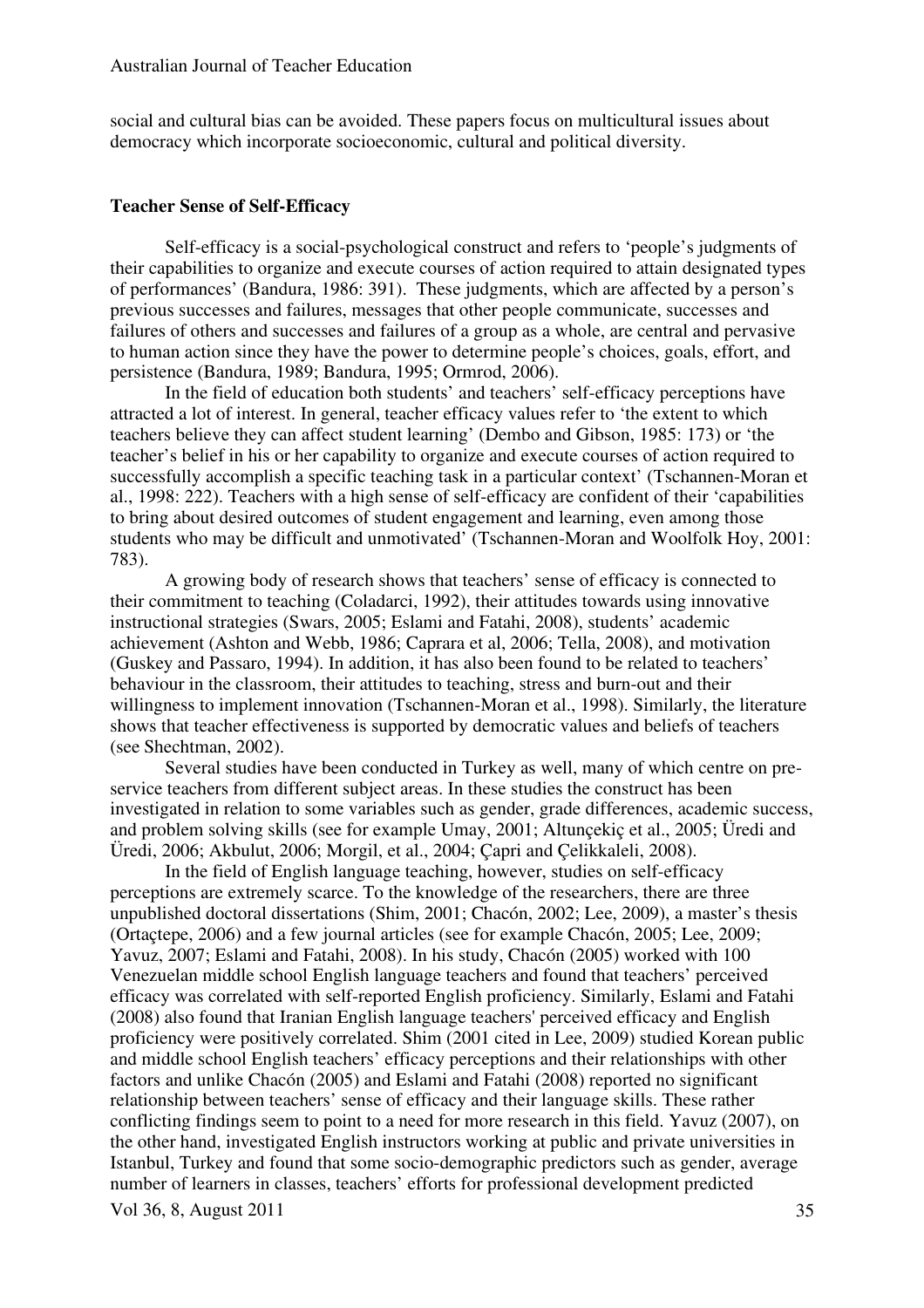variations in their sense of efficacy. Ortaçtepe (2006) also worked with in-service English teachers and reported high correlations between the dimensions of self-efficacy and overall self-efficacy and also found that the training programme on communicative langauge teaching enhanced the efficacy perceptions of the English teachers in her study.

When the literature on pre-service English language teachers' efficacy perceptions is searched, it is seen that there are even fewer studies. For instance, Çakır (2005) conducted a study on  $1<sup>st</sup>$  and  $3<sup>rd</sup>$  grade pre-service English language teachers who enrolled in a regular and a distance-education programme at 8 state universities in Turkey and reported no significant differences between gender and self-efficacy perceptions of the participants. In another study, Göker (2006) investigated the effects of a peer coaching training programme on a number of instructional skills and self-efficacy of pre-service teachers in Northern Cyprus and found that the training programme could be used as a means to develop self-efficacy.

As could be seen in this literature review, both democratic values and self-efficacy perceptions of pre and in-service teachers of different subject areas have been investigated much but more separately. The scarcity of research focused on in- and pre-service English teachers regarding these two areas, thus, highlights a need to pay more attention to them.

# **Pre-Service English Language Teacher Education in Turkey**

At this point it could be wise to learn more about teacher education in Turkey, for it may contribute to our understanding of how English language teachers are trained and whether instilling democratic values and developing high self-efficacy perceptions in preservice teachers are immediate goals in English language teacher education programmes.

In Turkey, teachers are trained in education faculties at universities where they obtain a bachelor's degree. Students, after completing their secondary school education, take a nation-wide Student Selection Examination (OSS). They also take a Foreign Language Examination (YDS), which is administered approximately one week after the first exam, to attend the higher education programmes in foreign language teaching or literature. The admission to university, however, is very competitive since the demand for higher education far exceeds the places available. The number of applicants in 2010 was 1 587 410 while only 374 068 students were placed in undergraduate programs. 28 244 students took the English Foreign Language Examination and only 3825 places were available for those who wished to enrol in English Language Teaching Departments (www.osym.gov.tr).

In Turkey there are 139 (94 public and 45 private) universities and 72 of them (56 public, 7 private) have education faculties (www.yok.gov.tr). However, of these 72 faculties only 38 of them have English Language Teaching Departments. Yet, these faculties are not the only providers of language teachers. Those students enrolling in Faculties of Science and Letters, English Language and Literature Departments, American Culture and Literature Departments, Linguistics Departments and Translation and Interpreting Departments could also be licensed to teach English after completing a certificate programme offered by some education faculties.

Vol 36, 8, August 2011  $\frac{36}{5}$ Teacher education programmes are prepared by the Higher Education Council (YOK) in Turkey. The major aim of this centralisation is to assure that pre-service teachers acquire the same set of teacher skills and knowledge. During their education, pre-service English language teachers receive content and pedagogical knowledge mostly in theory in the first two years of their study. Academic Reading/Writing, Second Language Acquisition, Linguistics I and II, Research Skills, English Literature I and II, Approaches to English Language Teaching I and II are some of the courses of the first four terms that heavily draw upon the theoretical aspects of the profession. The  $3<sup>rd</sup>$  year is almost totally allocated to pedagogical content knowledge where students receive knowledge about and practice of how to teach English. Teaching Language Skills I and II, Teaching English to Young Learners I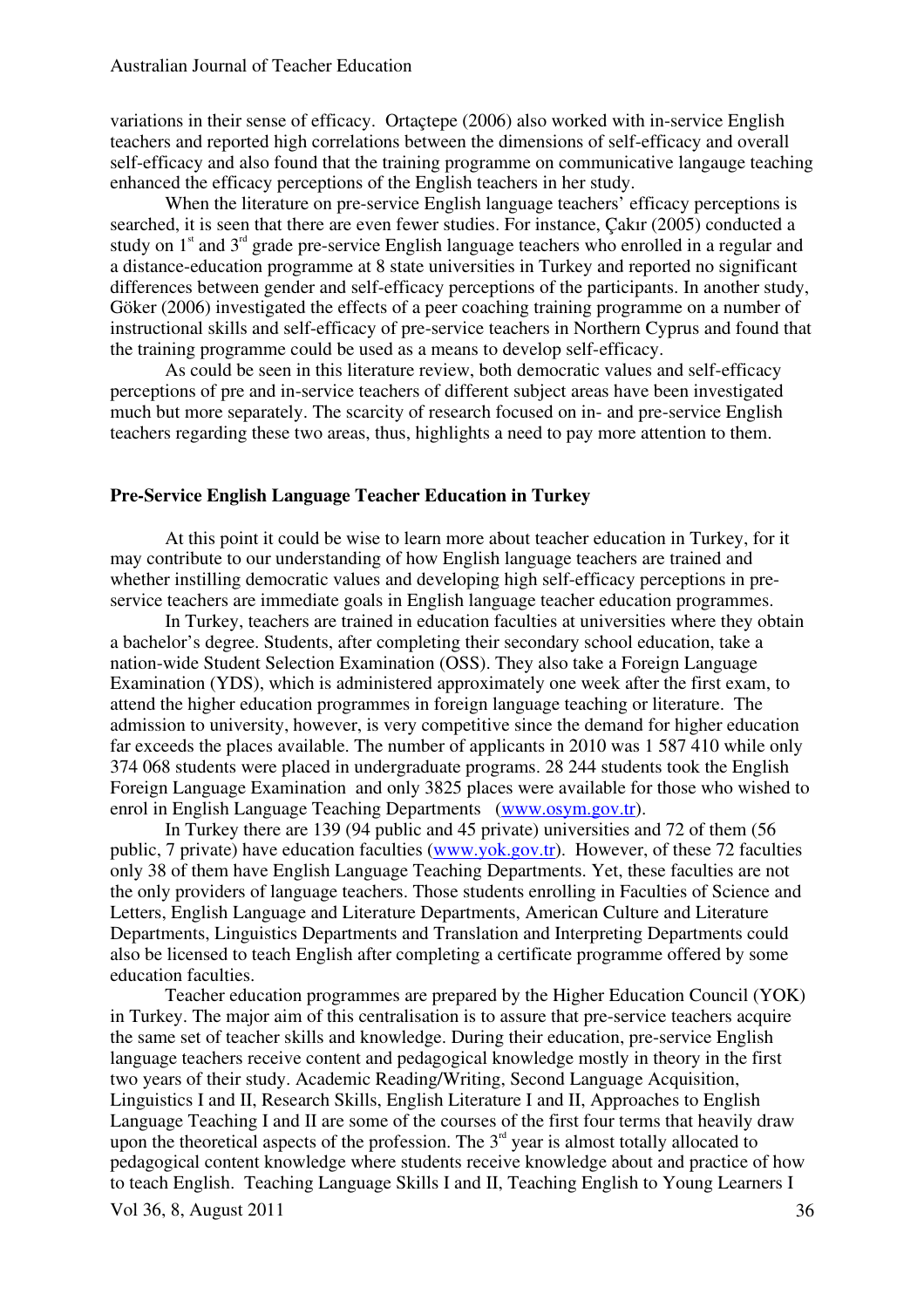and II, Literature and Language Teaching I and II are those courses that foster competencies related to the teaching of the language (see www.yok.gov.tr for English Language Teacher Education Programme). At this stage in all the courses stated above pre-service teachers are usually engaged in microteaching, with a peer group acting as learners. The real field experience begins in the  $4<sup>th</sup>$  year, in which the school experience course in the fall term and teaching practicum in the spring enable pre-service teachers to work on and polish their skills of teaching and enhance their knowledge about all the components of their profession while they are backed up with on-campus tutorials and preparation. In conclusion, it could be inferred that in Turkey the language teacher education programme directly helps pre-service teachers build a stronger sense of teacher efficacy perceptions.

On the other hand, it is seen that instilling democratic values in pre-service teachers or giving them the opportunity to practice these values in the classrooms are not explicitly stated on the agenda of teacher education programmes. The top-down teacher education programmes with insufficient ellective courses, traditional assessment techniques that limit student choice, creativity and active involvement in learning; large classes where lectures are used as the main medium of instruction that leads to teacher-centred approach by restricting student teachers' observing demonstrations of learner-centred practices such as cooperative, collaborative teaching/learning experinces, student-led discussions, concept mapping seem to hinder the development of democratic values of pre-service teachers (Yılmaz, 2008). Consequently, it could be stated that this development is largely left to the personal beliefs and practices of teacher educators who are, to some extent, free to design their course content and choose the ways they deliver it.

# **Method**

In this study, quantitative paradigm was assumed since quantitative inquiry is based on testing and measuring a theory through statistical procedures (Creswell, 1994). He also argues that *"the quantitative researcher views reality as 'objective', 'out there' independent of the researcher. Something can be measured objectively by using a questionnaire or an instrument"* (p. 4). Besides, quantitative research, as Brannen argues in Brannen (1992), is carried out to discover how many and what kinds of people in the general have a particular characteristic in the sample population. Thus, the methodological design of this study, having the aim of studying the reletionship between democratic values of pre-service teachers and their sense of self efficacy in relation to several other variables, was considered to reflect the principles of quantitative methodology.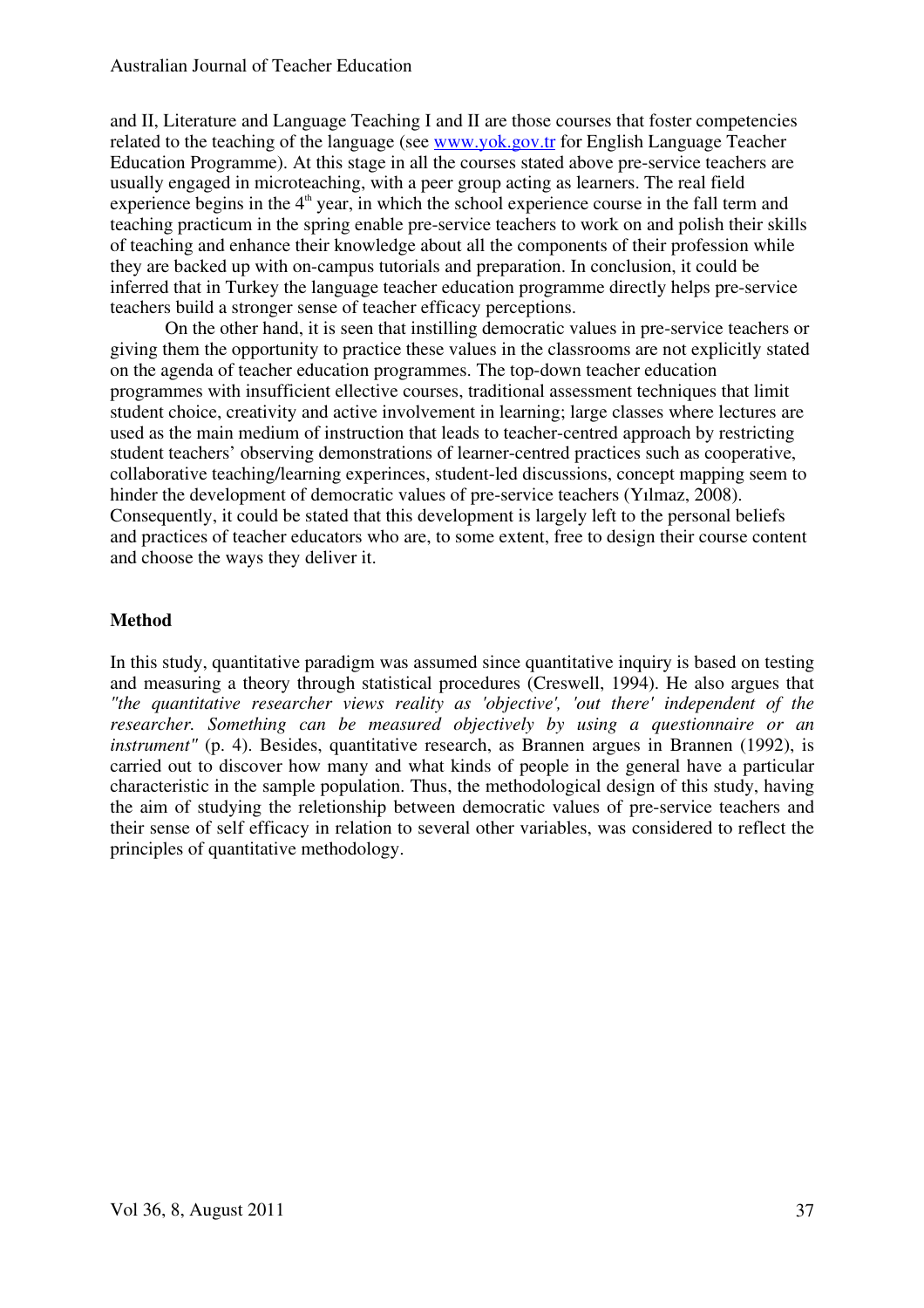### Australian Journal of Teacher Education

## **Setting and Participants**

The study was conducted at Çanakkale Onsekiz Mart University, Faculty of Education, English Language Teaching Department at the end of the spring semestre in the 2007-2008 academic year. A total of 294 (66 (22.4 %) 1<sup>st</sup>, 53 (18 %) 2<sup>nd</sup>, 80 (27.2 %) 3<sup>rd</sup> and 95 (32.3 %)  $4<sup>th</sup>$  grade) randomly selected pre-service teachers agreed to become a part of the study voluntarily and 100 % response rate was maintained. Of all the participants, 242 were female and 52 were male. It should be noted that age level of the participants was not included in this study since in Turkey the grade levels reflect the age levels of students as well. That is, it is a very rare occurrence in Turkey to find career switchers or drop outs due to socio-economic reasons as well as a very challenging centralised university entrance exam which limits the chances of those who wish to pursue a different career at later ages. For this reason, age was not included as a factor to be studied in this particular study.

The participants were also asked to report whether they would like to work as teachers after graduation or not. To this question, 244 (82.7 %) participants said *yes* while 48 (16 %) said *maybe* and 2 (0.7 %) said *no.* 

#### **Instruments**

All participants in this study completed anonymous surveys including a Teacher Trainees' Democratic Values Scale (TTDVS), the Turkish version of the Teacher's Sense of Efficacy Scale (TTSES) as well as those questions asked to gather personal information.

#### **Teacher Trainees' Democratic Values Scale**

To investigate pre-service English teacher democratic values related to educational life, the Teacher Trainees' Democratic Values Scale designed by Selvi in 2006 was used. The calculated Cronbach's alpha coefficient is 0.87 for the whole scale, which includes 24 items grouped into three subscales. The first of them has nine items and is called Rights of Education, with a Cronbach's alpha coefficient of 0.84, while the second subscale characterizes Solidarity, including nine items and with a Cronbach's alpha coefficient of 0.85. Lastly, the third one is referred to as Freedom and contains six items with a Cronbach's alpha coefficient 0.69 (Selvi, 2006). The TTDVS is a likert type scale with the choices ranging from 1=strongly disagree to 5=strongly agree.

#### **Teacher Sense of Efficacy Scale**

The Turkish Version of the Teacher Sense of Efficacy Scale, which was originally developed by Tschannen-Moran and Woolfolk Hoy in 2001, was used to measure pre-service English teachers' sense of efficacy. The likert type scale was adapted to the Turkish context by Capa, Çakıro lu and Sarıkaya in 2005. It is composed of 24 items with three subscales: efficacy for instructional strategies (8 items), efficacy for classroom management (8 items) and efficacy for student engagement (8 items). The reliability for the whole scale is 0.93. The coefficient alpha values for the Turkish pre-service teachers are 0.86 for instructional strategies, 0.84 for classroom management and 0.82 for student engagement (Çapa, Çakıro lu, Sarıkaya, 2005).

Vol 36, 8, August 2011 38 The original and the adapted instrument have a 9-point continuum with anchors from 1=Nothing to 9= A Great Deal. However, for the purposes of this particular study the anchors were reduced to 5 and redefined as  $1 = Not$  efficient,  $2 = Very$  little efficient,  $3 = A$  little efficient, 4= Quite efficient and 5= Very efficient. The reliability analysis which was carried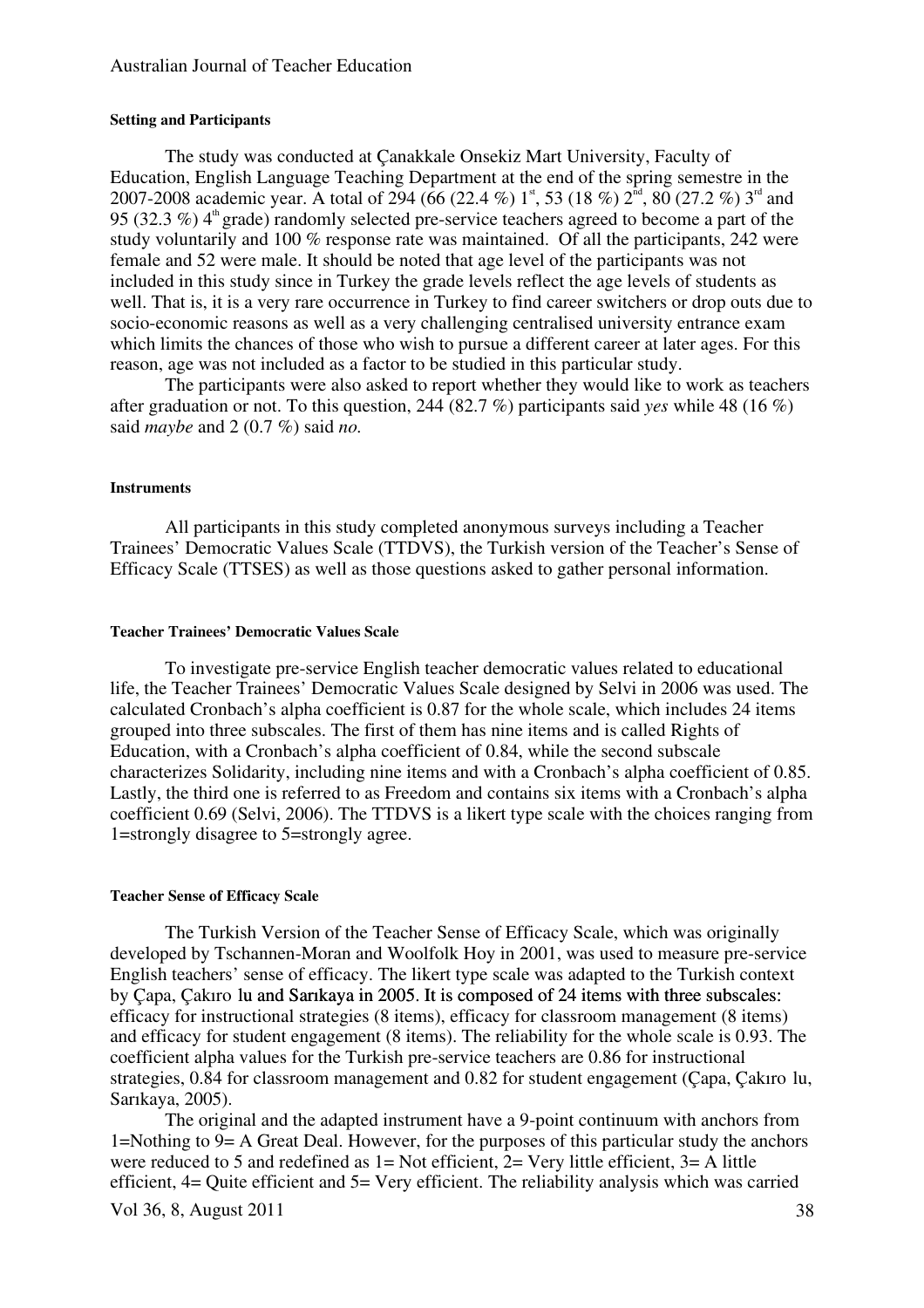out after the data collection indicated that the scale with these anchors is also reliable (Alpha= 0.92).

# **Findings**

The findings of this research study are discussed under each research question below.

# **Democratic values of pre-service English language teachers related to educational life**

To find out the democratic values of the pre-service English language teachers, descriptive statistics were undertaken and it was found out that the participants feature a high level of democratic values with an overall mean of 4.28 out of 5. Afterwards, the mean values for each subscale were also computed (see Table 1).

| Dimensions of democratic values                                           | Mean | SD  |
|---------------------------------------------------------------------------|------|-----|
| <b>Rights of education</b>                                                | 4.76 | .32 |
| Solidarity                                                                | 4.46 | .40 |
| <b>Freedom</b>                                                            | 3.31 | .45 |
| Table 1: Pre-service English language teachers' democratic values (N=294) |      |     |

As seen in the table, the participants set a high priority on Rights of Education (Mean=4.76, SD= .32). In this dimension, the pre-service English teachers considered "*informing students about exam results*" (item 15) the most important (Mean=4.86, SD=.40), followed by item 10 "*the ways of developing individual potentials should be taught to students*" (Mean=4.81, SD=.43) and item 9 "*Access to knowledge should be taught to students*" (Mean=4.80, SD=.42). As for the second dimension, Solidarity, similarly the participants scored high (Mean=4.46, SD=.40), indicating that they value support and maintaining good relations both among students and between teacher and students. Items 16 "*Students should not be compared with other students regarding their characteristics*" (Mean= 4.79, SD= .52) and 21 "*Teachers should cooperate with students in problem solving*" (Mean= 4.69, SD= .53) received high ratings. Of all three dimensions, Freedom is the one in which pre-service English teachers reacted restrictively towards students' ranges of personal freedom. The mean values for item 2, for example, "*Students should determine their own projects and assignments*" (Mean= 3.60, SD= 1.09) and item 7 "*Each student should decide where he or she sits in the classroom*" (Mean= 2.35, SD=1.22) can be taken as indicators of their tentative approach to freedom of students in the classroom. Certainly, since most of these pre-service teachers have no or very little experience in classrooms as teachers, their judgments may solely depend on what they themselves observed and experienced in schools as learners. As mentioned in section 4, teacher education programmes as well as primary and secodary school education in Turkey do not give much space to learner-centred approaches. Therefore, this result may not be regarded as unexpected.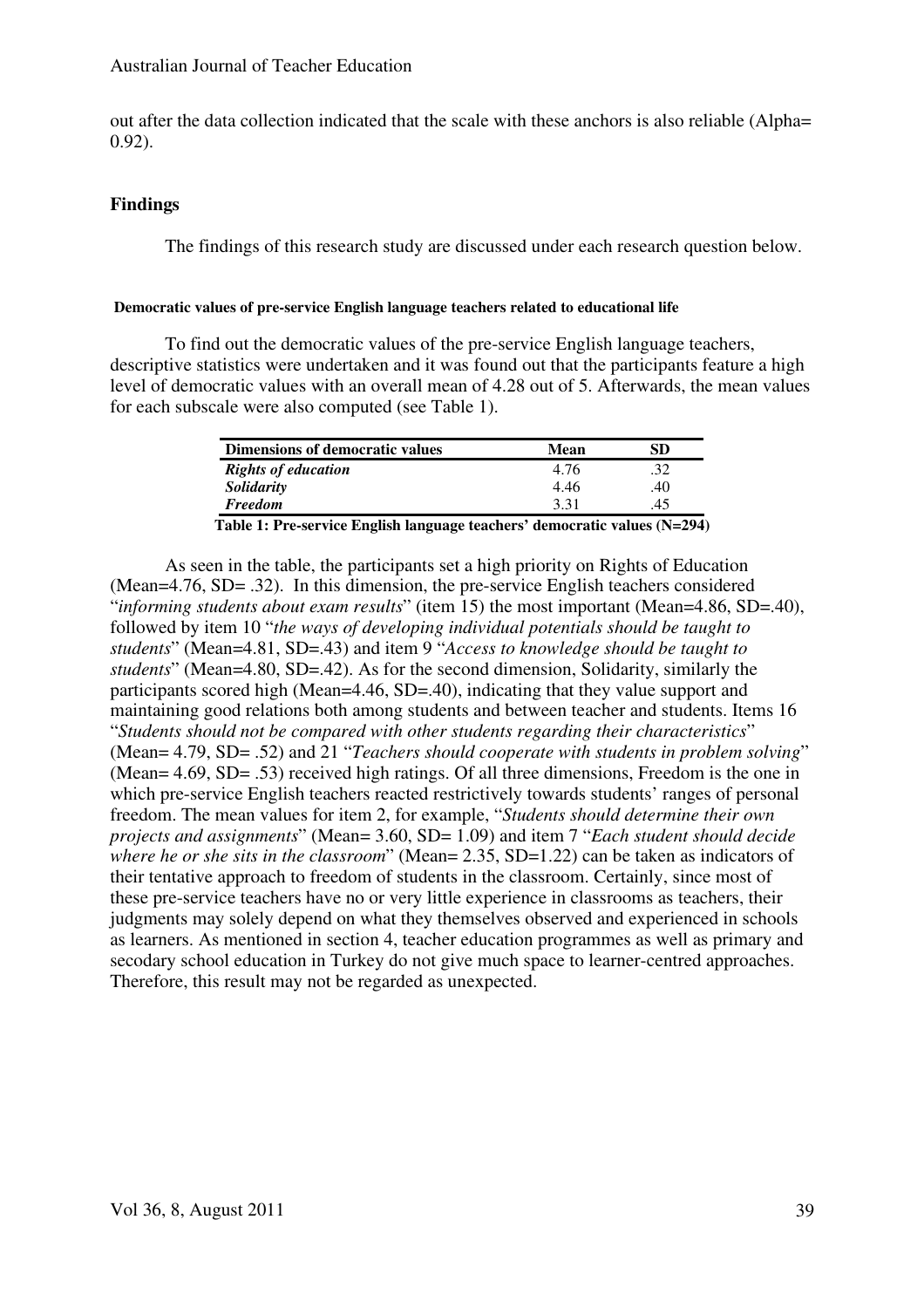### **Relationship between the democratic values of the pre-service teachers and their gender, grade level and plans after graduation**

One of the purposes of this particular study is to look into the likely relationships between the democratic values of pre-service English teachers and those variables of gender, grade level and their plans after graduation.

Firstly, in order to analyse the gender factor in the democratic values of student teachers, an independent samples t-test was carried out. The table below presents the findings (Table 2).

| Gender |     | Mean | SD  |       | df  | Sig. |
|--------|-----|------|-----|-------|-----|------|
| Female | 242 | 4.30 | .28 |       |     |      |
| Male   |     | 4.23 | າາ  | 1.569 | 292 | .118 |

Although the female pre-service teachers' democratic values are slightly higher than that of the males (Mean=4.30 and 4.23 respectively), the p value  $(t_{\text{cusp}} = 1.569, p > .05)$ suggests that there is not a significant relationship between the two variables.

To investigate the likely relationship between the next independent variable, that is grade level, and democratic values, firstly the mean scores for the democratic values of preservice teachers in different grades were calculated (Table 3).

| <b>Grade Level</b>                                                              |    | Mean  | SD  |
|---------------------------------------------------------------------------------|----|-------|-----|
|                                                                                 | 66 | 4.28  | .33 |
|                                                                                 | 53 | 4.26  | .25 |
|                                                                                 | 80 | 4.23  | .29 |
| $\overline{I}^{st}$ grade<br>$2^{nd}$ grade<br>$3^{rd}$ grade<br>$4^{th}$ grade | 95 | 4 3 4 | 24  |
|                                                                                 |    |       |     |

**Table 3: Democratic values of different grade levels** 

All grade levels featured a high level of democratic values, among which the  $4<sup>th</sup>$  grade student teachers displayed the highest level of democratic values (Mean= 4.34, SD= .24). As the table reveals, of all the groups the  $3<sup>rd</sup>$  grade students had a slightly lower level of democratic values (Mean= 4.23, SD=.29). However, the one-way analysis of variance (ANOVA) did not reveal any significant differences between the democratic values of preservice teachers at different grade levels  $(F_{(3,290)}=2.426, p>0.05)$ .

 As for the participants' plans after graduation, that is whether they wanted to work as a teacher or not, as expected those who reported willingness to work as teachers scored higher in the democratic values scale than those who were indecisive (Mean= 4.30, SD= .27 and Mean= 4.21, SD= .34 respectively) (see Table 4). Those who reported that they would not seek a job in education scored slightly higher than the other two groups (Mean= 4.31).

| Work as a teacher |     | Mean | SD        |
|-------------------|-----|------|-----------|
| <b>Yes</b>        | 244 | 4.30 |           |
| Maybe             | 48  | 4.21 | .34       |
| No                | ി   | 4 31 | 2.946E-02 |

**Table 4: Democratic values in relation to after graduation plans** 

 While the one-way analysis of variance (ANOVA) did not reveal a significant effect of plans for after-graduation on the democratic values of pre-service teachers ( $F_{(2,289)}$ =2.177, p>. 05), the result of an independent samples t-test analysis indicated a significant difference in that those pre-service teachers who plan to work as teachers had a stronger perception of democratic values than those who were indecisive  $(t<sub>cos</sub>) = 2.078$ , p< .05).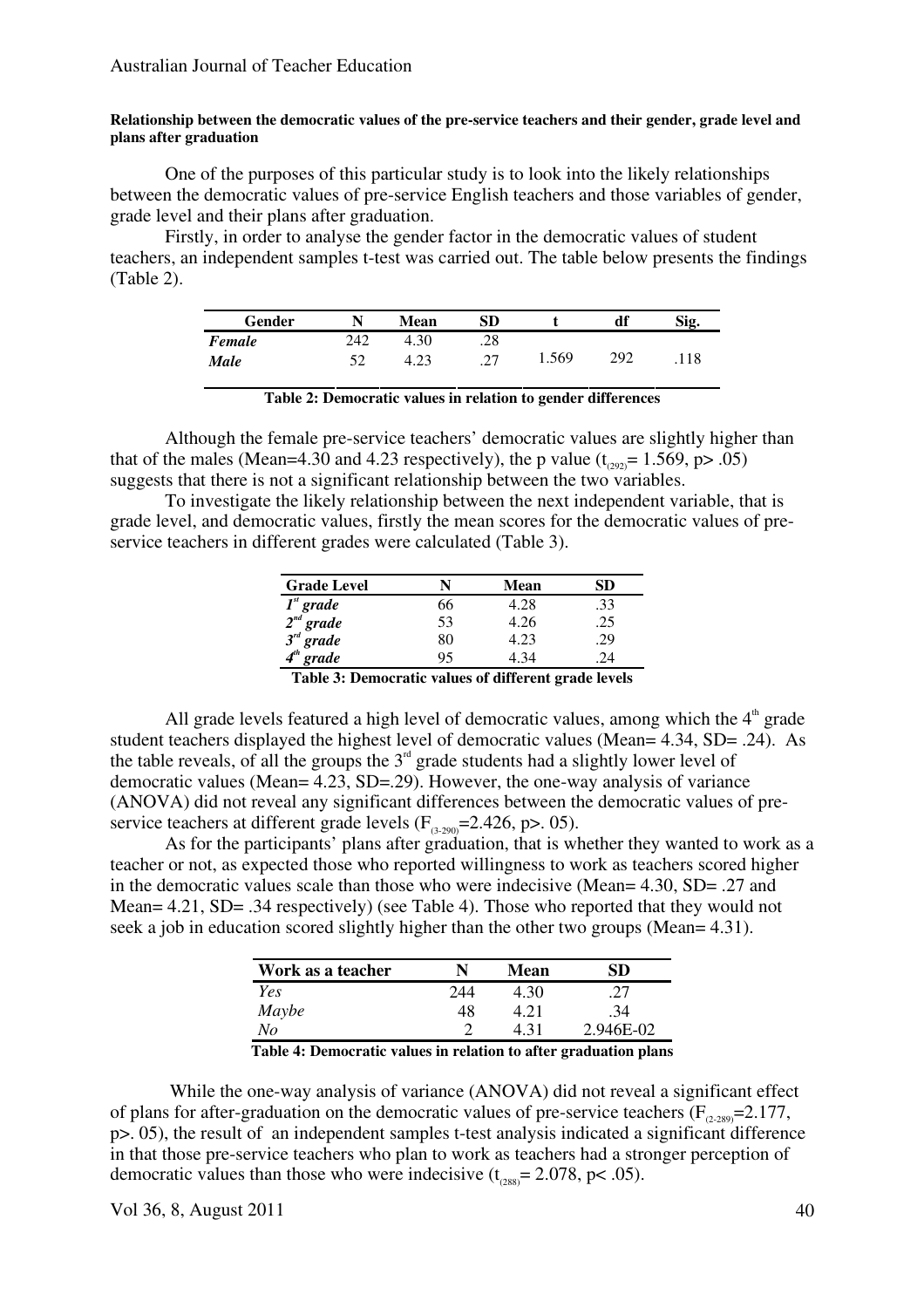#### **Teacher efficacy perceptions of pre-service English language teachers**

The second dependent variable under investigation was self-efficacy perceptions and statistical analysis revealed that the pre-service English teachers possess a moderately high level of teacher self-efficacy perception (Mean= 3.80; SD= .49). When compared to the mean value of democratic values, it is seen that the pre-service teachers' sense of self efficacy is not as strong as their democratic values.

When the mean values for each item are considered, it is observed that the pre-service English language teachers rated themselves as more efficacious in item 5, which refers to their belief regarding making their expectations clear about student behaviour (Mean= 4.23, SD=.77). Items 1, 16 and 17 in the scale had the lowest means. These items are related to teachers' beliefs in their abilities to get through to the most difficult students (Mean= 3.39,  $SD = .75$ ), establishing a classroom management system (Mean=3.49, SD=.81), and adjusting their teaching to the proper level for individual students (Mean=3.51, SD=81).

For the three dimensions of teachers' sense of efficacy further analyses were carried out and the results indicate that pre-service teachers' efficacy perceptions in all three dimensions are close to one another (Table 5).

|                | Dimensions of self-efficacy perceptions | <b>Mean</b> | SD  |                |
|----------------|-----------------------------------------|-------------|-----|----------------|
| Table          | <i>Instructional strategies</i>         | 3.81        | .55 | 5: Pre-service |
| <b>English</b> | Classroom management                    | 3.80        | .55 | language       |
| teachers'      | Student engagement                      | 3.79        | .53 | teacher self-  |
| efficacy       |                                         |             |     | perceptions    |

However, within the same dimension, the participants reported differing degrees of confidence. For example, in instructional strategies while they rated themselves highly efficacious in assessing what learners have learnt (Mean=4.01, SD=78), they had lower efficacy perceptions about their abilities to adjust their teaching to the level of their learners (Mean= 3.51) and respond to difficult questions from learners (Mean=3.69). Similarly, for classroom management, pre-service teachers reported a strong sense of efficacy regarding making their expectations clear about student behaviour and establishing routines to keep activities running smoothly (Mean= 4.33, SD= .77 and Mean= 3.94, SD= .69 respectively). Yet, they believed less in their capabilities to establish classroom management systems for different groups of students and to respond to defiant students (Mean= 3.49, SD= .81 and Mean=  $3.52$ , SD =  $.72$  respectively).

## **Relationship between the teacher efficacy perceptions of the pre-service teachers and their gender, grade level and plans after graduation**

The male participants had a higher level of efficacy perceptions in general than the females (Mean= 3.84 and Mean= 3.79 respectively). However, the independent samples t-test analysis revealed no significant difference between gender and self-efficacy perceptions of the participants ( $t_{\text{coup}}$  = -.662, p> .05). Similarly, no statistical difference was found between the three dimensions of the scale and gender  $(p> .05)$  in the ANOVA analysis although it should be noted that the male pre-service teachers reported a higher sense of efficacy in classroom management (Mean=3.92) and instructional strategies (Mean=3.88) while in student engagement the female participants believed that they could influence student action more (Mean=3.81).

 As for different grade levels, the same procedures were repeated (see Table 6). The means for four grade levels indicate that the  $4<sup>th</sup>$  graders feel themselves as more efficacious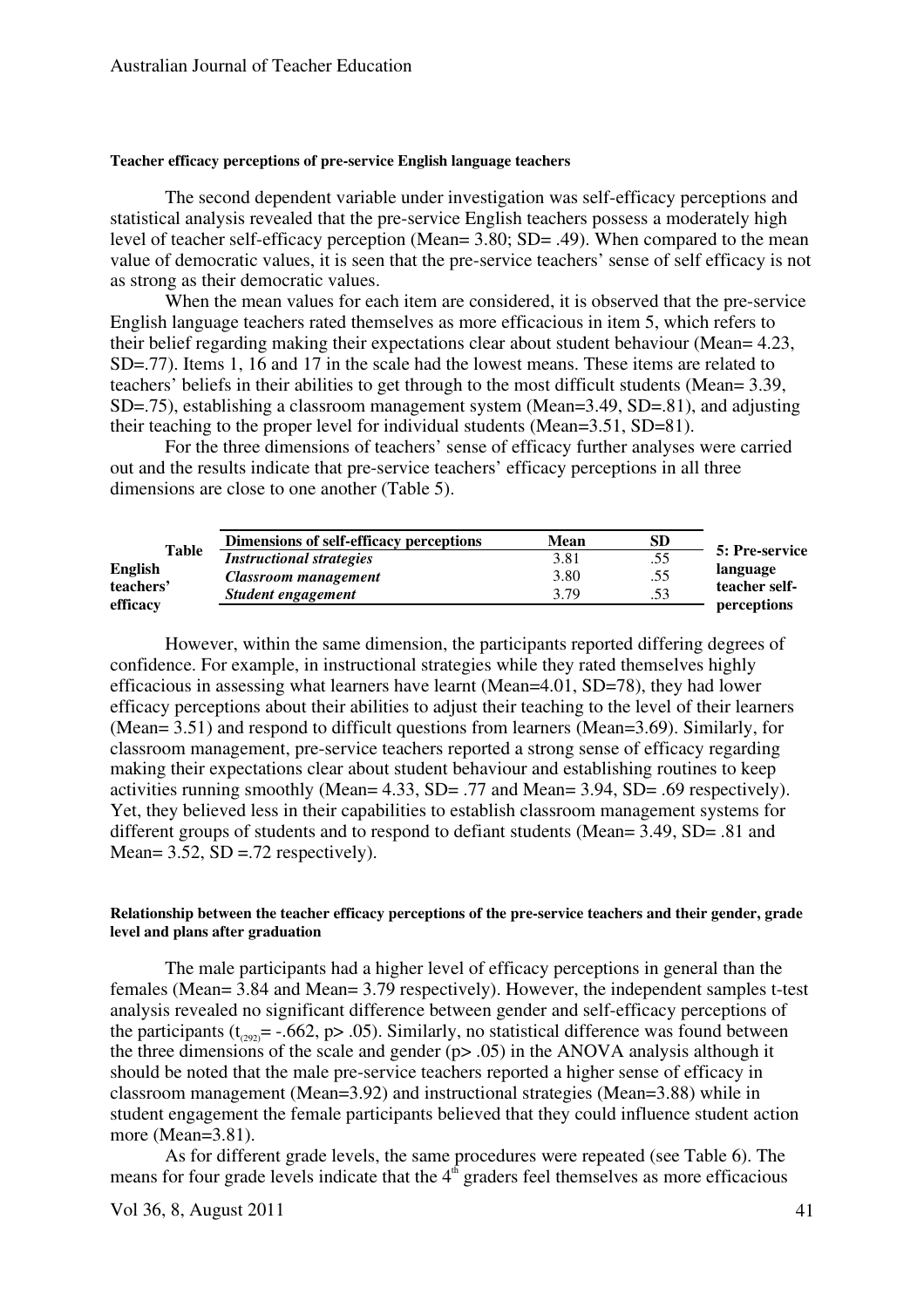when compared to other grade levels (Mean= 3.93). While the  $1^{\text{st}}$  and  $2^{\text{nd}}$  grade pre-service English teachers' perceptions of self-efficacy is almost the same, of all the grade levels the  $3<sup>rd</sup>$ grade teachers have a lower perception of efficacy (Mean= 3.65).

| <b>Grade Level</b>                                       |    | Mean | SD. |
|----------------------------------------------------------|----|------|-----|
| $Ist grade$<br>$2nd grade$<br>$3rd grade$<br>$4th grade$ | 66 | 3.79 | .52 |
|                                                          | 53 | 3.79 | .40 |
|                                                          | 80 | 3.65 | .49 |
|                                                          | 95 | 3.93 |     |

**Table 6: Efficacy perceptions and grade levels** 

The one-way ANOVA analysis carried out to see whether this difference is statistically significant or not also supported the finding that the self-efficacy perceptions of the 3<sup>rd</sup> and 4<sup>th</sup> grade learners differ from one another significantly (F<sub>(3-290</sub>)=5.114, p<. 05) in that  $4^{\text{th}}$  graders feel significantly more efficacious that the  $3^{\text{rd}}$  graders (see Table 7).

|                |                       | Sum of<br><b>Squares</b> | df           | Mean<br><b>Square</b> |       | Sig.     |                           |
|----------------|-----------------------|--------------------------|--------------|-----------------------|-------|----------|---------------------------|
| <b>Teacher</b> | <b>Between Groups</b> | 3.470                    | $\mathbf{R}$ | 1.157                 |       |          | $3^{\rm rd} < 4^{\rm th}$ |
| efficacy       | <b>Within Groups</b>  | 65.600                   | 290          | .226                  | 5.114 | .002     |                           |
| perceptions    | <b>Total</b>          | 23.026                   | 293          |                       |       |          |                           |
|                | .                     | $\blacksquare$           |              |                       |       | $\cdots$ |                           |

**Table 7: Efficacy perceptions and grade levels relation** 

The analyses for the last dependent variable, plans for after graduation, revealed that those whose career plans include teaching English scored much higher than those who did not want to work as teachers (Mean= 3.80 for *Yes* and Mean=3.58 for *No*) (see Table 8).

| Work as a teacher |     | Mean | SD  |
|-------------------|-----|------|-----|
| Yes               | 244 | 3.80 | .46 |
| Maybe<br>No       | 48  | 3.81 | 60  |
|                   |     | 3.58 |     |

## **Table 8: Efficacy perceptions in relation to after graduation plans**

The one-way analysis of variance (ANOVA), however, did not reveal a significant effect of plans for after-graduation on the efficacy perceptions of the pre-service teachers  $(F_{\alpha})$  $_{289}$ =.226, p>. 05). However, when the limited number of pre-service teachers giving negative answers is considered, this result may not be so dependable and further research should be carried out to see whether or not plans for having different careers other than teaching create a difference in pre-service teachers' efficacy perceptions.

# **Correlation between the pre-service English language teachers' democratic values and their teaching efficacy perceptions**

The Pearson product-moment correlation coefficient was conducted to investigate the relationship between the democratic values of pre-service English teachers and their sense of efficacy (Table 9).

|                 | <b>Democratic Values</b> |        |  |
|-----------------|--------------------------|--------|--|
| <b>Teacher</b>  |                          | 228    |  |
| <b>Efficacy</b> |                          | $000*$ |  |
| <b>Beliefs</b>  |                          | 204    |  |

\* Correlation is significant at the 0.01 level (2-tailed).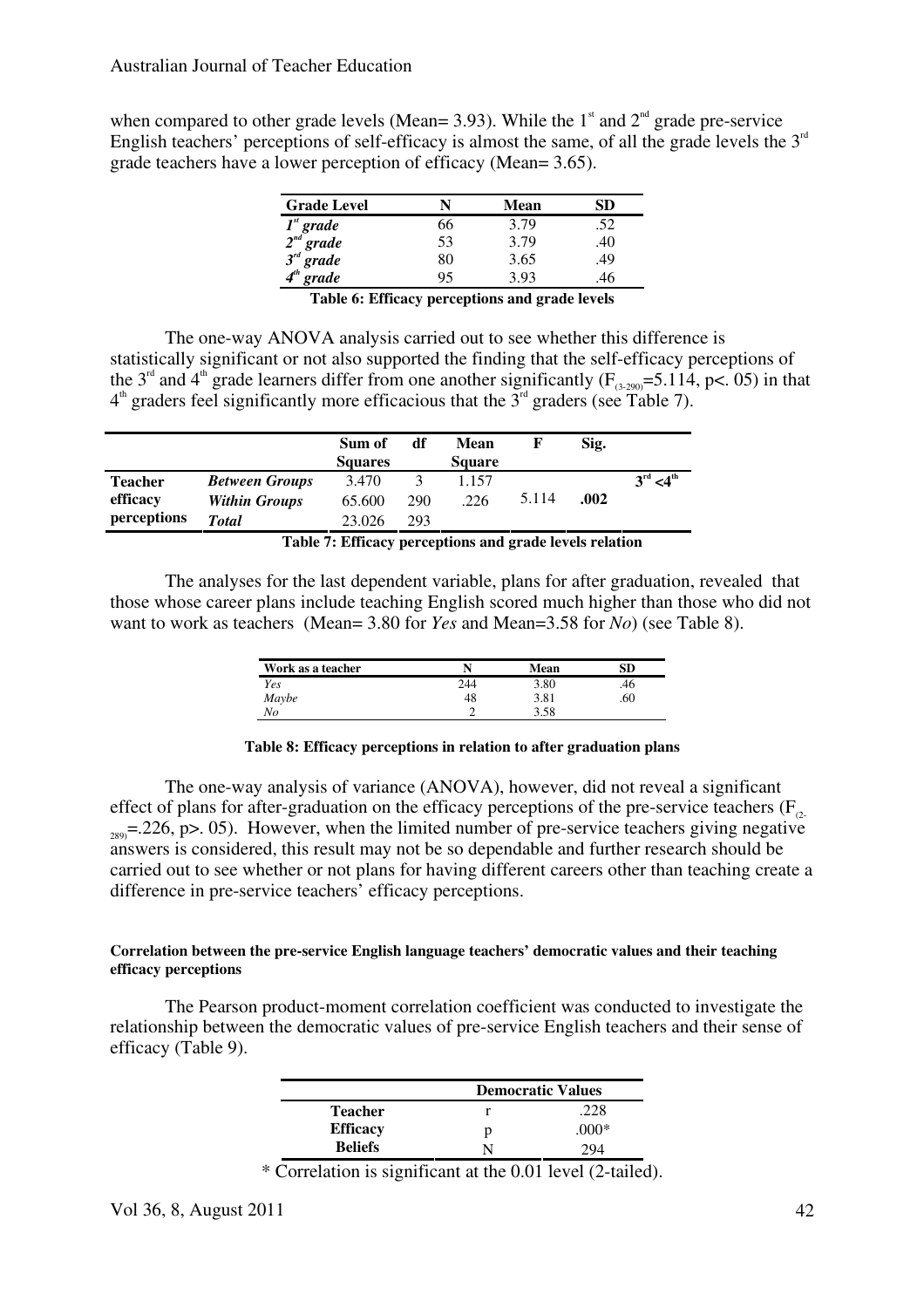#### **Table 9: Correlation between democratic values and efficacy perceptions of pre-service English teachers**

A low positive correlation was found between the democratic values of pre-service English teachers and their efficacy perceptions  $(r=.228, p<.01)$ .

# **Discussion and Implications**

This study examined pre-service English language teachers' perceptions of democratic values and their sense of efficacy. Not only did it investigate these two powerful psychological constructs in detail, but also looked into possible relations between these variables and gender, grade and career plans. One of the most interesting phases of this study was its consideration of the question as to whether democratic values of pre-service teachers and their perceptions of teacher self-efficacy are related to one another.

The findings of the study revealed that the pre-service English teachers in this cohort hold strong democratic values. Regarding the independent variables of gender, class and future career plans, the study found no statistically significant difference between them and the democratic values of the participants. Gender was not a significantly important factor concerning the democratic values which might highlight the universal nature of democracy and related issues. Rights of Education received the highest score above the dimensions of Solidarity  $(2<sup>nd</sup>$  most important) and Freedom (the lowest priority). This might suggest that student teachers are more concerned with student rights rather than individual rights as they were still students themselves.

Although the grades of students did not display a significant difference,  $4<sup>th</sup>$  year students had the highest scores regarding democratic values. This would support the positive correlation between student competency (academic and professional) and understanding of democracy, as the  $4<sup>th</sup>$  year students could naturally find themselves more confident in teaching skills due to their pedagogical courses such as School Experience and Teaching Practice. These courses at education faculties in Turkey take place in the  $4<sup>th</sup>$  year, which might be the reason for the higher scores of the  $4<sup>th</sup>$  year students regarding democratic values. They might have questioned their teaching competencies and skills as they could see the difference between theory and practice in the school practice, which gives  $4<sup>th</sup>$  year students an opportunity to practice their skills and competencies such as planning, organisation and classroom management in schools. Therefore,  $4<sup>th</sup>$  year students probably have clearer ideas about the procedures and practices at the schools than the  $3<sup>rd</sup>$  year students. This awareness might have resulted in them feeling more comfortable about setting educational and professional aims and goals regarding democratic values.

In accordance with this idea, students who were willing to work as teachers scored higher in the democratic values scale than those who were indecisive about the teaching profession. This would be related to self-confidence and self-awareness about teaching and related issues. As expected, the findings above reveal that the democratic values of preservice English teachers and their efficacy perceptions have a positive correlation and they feed each other. This finding supports previous research about teacher competency indicating that teachers feeling more competent had also more positive attitudes towards student error correction and classroom management which can be considered as the reflection of democratic values in practice (Ashton and Webb, 1986; Emmer and Hickman, 1991).

Teachers as change agents play a crucial role in instilling democratic values in their learners not only by being good models but also by explicitly fostering these values in them. One clear implication of this study is, therefore, that teacher education programmes need to explicitly state in their agendas the knowledge and skills pre-service teachers need to possess in relation to democratic values related to educational life. In terms of practicing these values,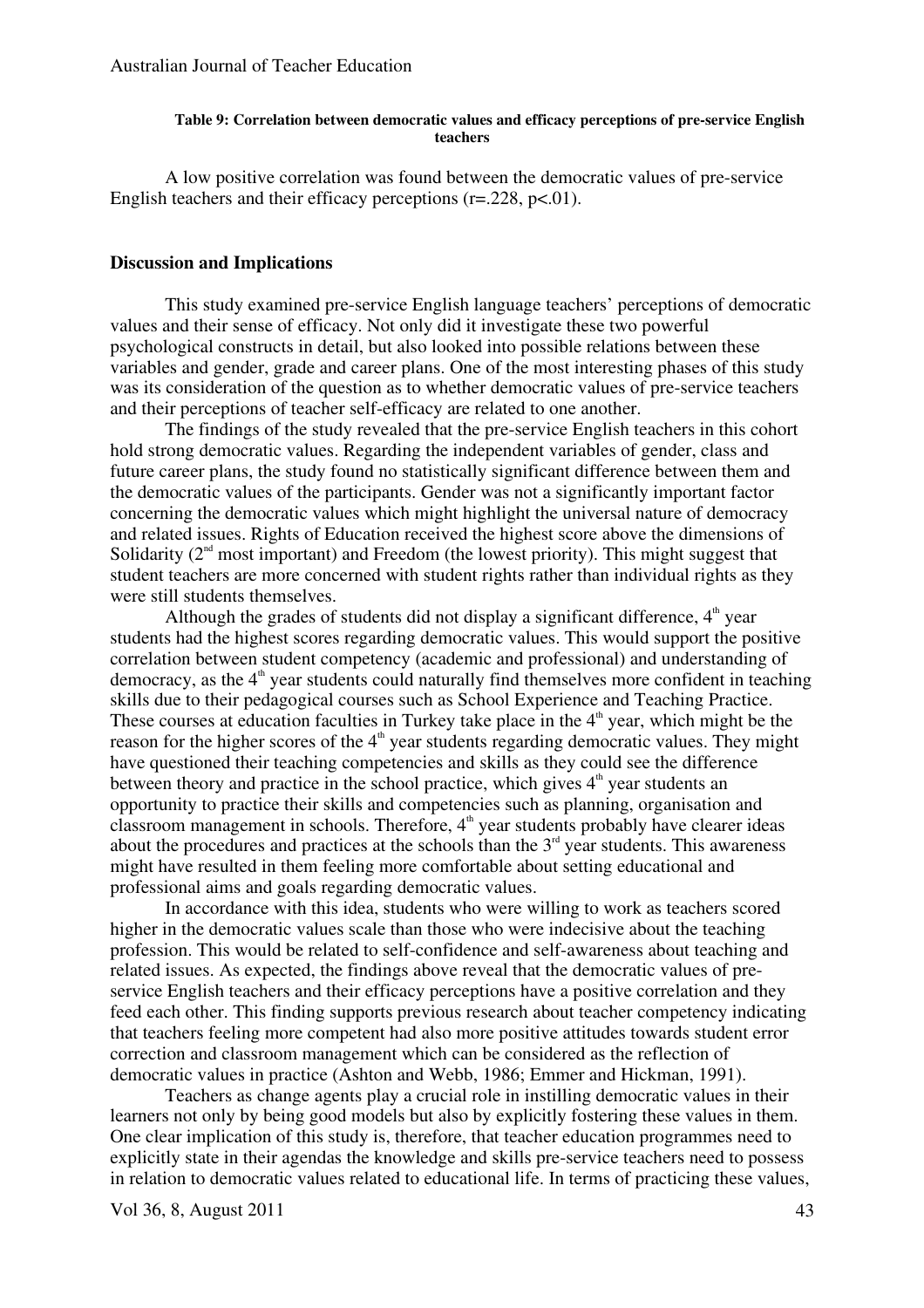Sava (2003b) states that teachers need to acquire democratic pedagogy and need to be careful about student interests, experiences and prior knowledge. They also need to be tolerant while correcting mistakes, patient and understanding. Drawing on this argument, establishing a positive and democratic atmosphere, taking into account student ideas and needs and solving problems smoothly affect students' perceptions and behaviour regarding democracy (Marri, 2005). Cam also (2000) states that democracy is also a mode of associated living and communicated experience. Democratic methods, such as consultation, persuasion, negotiation, cooperation, acquisition of culture and education are applied when accumulating experience.

Intercultural communication, effective and intensive pedagogic courses and teaching practice processes, critical pedagogy and thinking and problem solving skills which foster questioning teaching skills and competencies all need to be an integral part of any teacher education curriculum (Sultana, 1995).

Varıș (1991) suggests that use of individual and group work, encouraging research and (1991) suggests that use of individual and group work, encouraging research and problem solving techniques, and designing activities according to the students' interests and problems are necessary principles of forming a democratic environment in the classroom and hence assisting in the formation of socially desirable democratic characteristics in learners, since a democratic person is tolerant and respectful towards different opinions, listens to others and questions perceptions and practices, collaborates and shares with others and s/he has multiple points of view with critical lens (see also Gözütok, 1995; Karakütük, 2001). Similarly, Ye il (2004) emphasises the importance of use of simulations, discussions, role play and use of art such as painting, dramatisation, dancing and music for a democratic classroom environment. Consequently, the teacher's knowledge, theories, democratic values and attitudes and actual practice prepare a context and agenda for a democratic society. Surely, explicit purpose and intention about understanding and practicing democracy need to be given in order to make democratic theories, values and actions articulated and visible. This would then lead to creating a common language and culture about these issues for improvement and change.

As for self-efficacy perceptions, the participants in this study rated their self-efficacy in teaching at a moderate level. This finding is consistent with those from different studies. For instance, in Göker's study (2006) pre-service English teachers also rated their sense of efficacy as moderate. Similar results were found in studies on pre-service Mathematics, Science and Primary School teachers' self-efficacy perceptions in Turkey (see Altunçekiç et al., 2005; Umay, 2001; Üredi and Üredi, 2006). There is evidence to support the view that teachers' sense of teacher efficacy is highest during pre-service years (Hebert et al., 1998) usually resulting from an unrealistic assessment of their teaching skills and what constitutes teaching. The moderate ratings of self-efficacy perceptions in this group of pre-service teachers, especially at  $3<sup>rd</sup>$  and  $4<sup>th</sup>$  grade levels, may therefore have stemmed from the opportunities given to them in microteaching sessions and the field practicum, where they experienced the difficulties of teaching and received specific feedback on their performance. Therefore, it could be inferred that well-designed and controlled professional development supported in simulated environments and real classrooms may prevent pre-service teachers from shaping unrealistically high levels of teacher efficacy perceptions. As Tschannen-Moran et al. (1998: 235) point out 'actual experiences... in a variety of contexts with increasing levels of complexity and challenge' help build a positive and realistic sense of teacher efficacy. This is important in that, as known, failure undermines self-efficacy perceptions. In other words, if pre-service teachers with unrealistically high efficacy perceptions face the challenges of real teaching and fail, they may suffer from inadequacy and discouragement, which, by extension, may have a negative impact on the quality of instruction and learning outcomes since these variables have been found to be closely correlated with one another in several studies (see for example Ashton and Webb, 1986; Caprara et al., 2006; Tella, 2008; Eslami and Fatahi, 2008).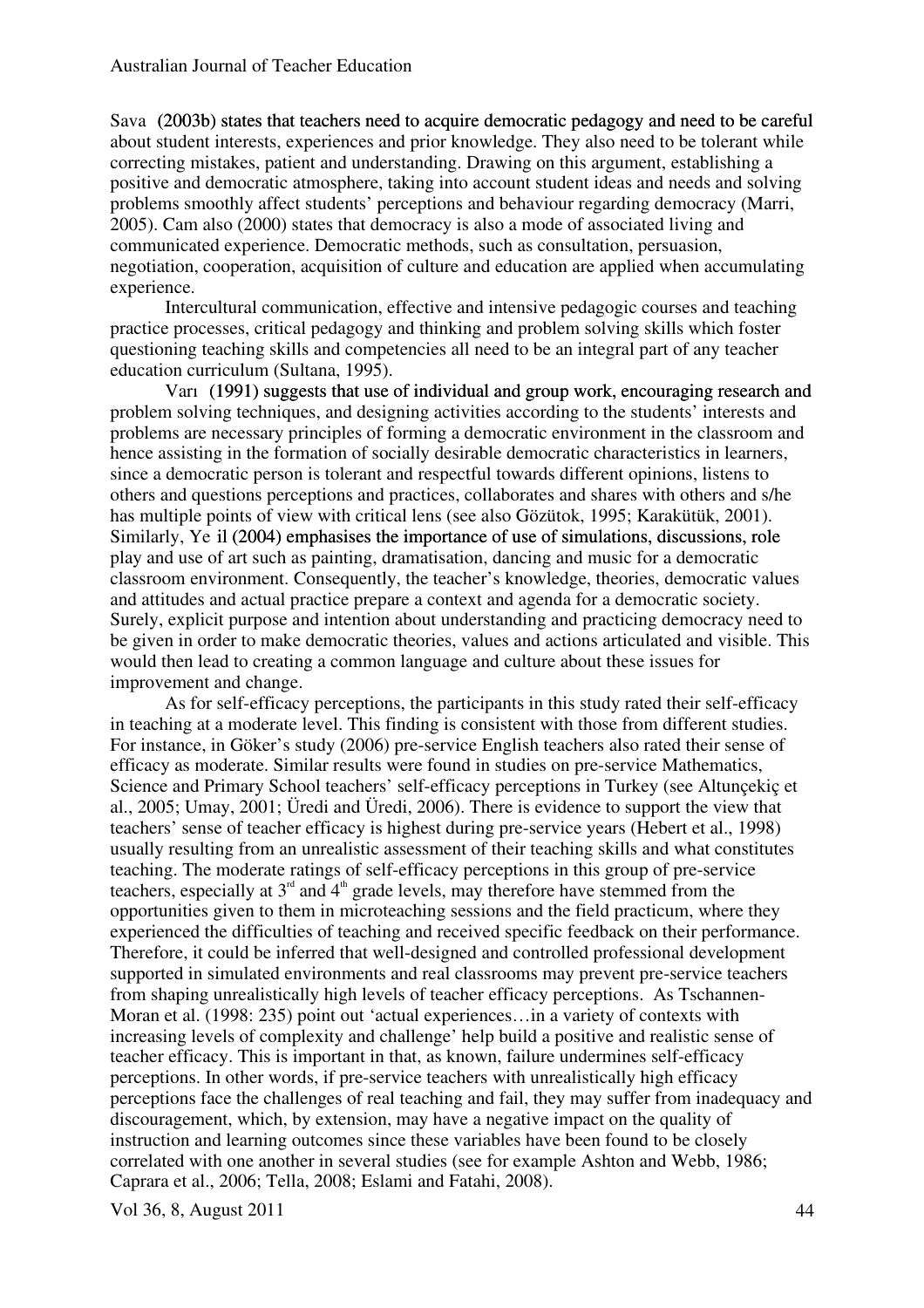### Australian Journal of Teacher Education

With regard to gender and teacher efficacy perceptions, this study did not find a significant relationship between the two variables. While this finding is in line with those of different studies (Cakır, 2005; Akba and Celikkaleli, 2006; Akbulut, 2006), it also contradicts the findings of some others (Morgil el al., 2004; Çapri and Çelikkaleli, 2008). Although gender does play a major role in many things people do, these contradicting results suggest that in relation to efficacy perceptions what we should start to focus on may not be gender but rather the type and quality of instruction in teacher education and the models that pre-service teachers observe. As Bandura (1995) states, one of the sources of self-efficacy perceptions are the messages that other people communicate and the successes and failure of others. Thus, when pre-service teachers are given the opportunities to meet successful role models as teacher educators and subject teachers, gender differences may lessen or even disappear. This idea certainly calls for more research.

As for grade differences, in this study  $4<sup>th</sup>$  graders reported themselves to be more efficacious than the others. This finding is congruent with the results of Spector's study (1990) where the  $4<sup>th</sup>$  graders reported the highest sense of efficacy. Several studies also indicate that there is usually a linear increase in efficacy perceptions of pre-service teachers during the course of their education (Soodak and Podell, 1993; Woolfolk and Hoy, 1990; Sia, 1992 in Eslami and Fatahi, 2008). Surprisingly, though, in this particular study,  $3<sup>rd</sup>$  graders rated themselves as less efficacious than the others. This case might be explained in terms of the goals of teacher education for different grades in Turkey. As mentioned earlier in the text, pre-service teachers largely receive content and pedagogical knowledge which heavily and theoretically emphasize the background information about language teaching in the first two years of their study, while it is the  $3<sup>rd</sup>$  grade where they basically learn how to teach the language and are engaged in several microteaching experiences, usually feeling frustrated by the realization of how complex teaching is. Therefore, the findings for this population might reflect the fact that pre-service teachers' first formal attempts to teach the language, i.e. their own personal experiences, might challenge their perceptions of self-efficacy, thus leading to lower perceptions of self-efficacy for the  $3<sup>rd</sup>$  graders.

 This study also provides evidence that there is a low but a positive correlation between pre-service teachers' democratic values and efficacy perceptions. Previous research supports the view that teacher democratic beliefs are related to teacher effectiveness and teacher efficacy in various settings (Shechtman, 2002; Almog and Shechtman, 2007). Similarly, Woolfolk and Hoy (1990) reported that efficacious pre-service teachers are more likely to have a progressive orientation in that they display more humanistic tendencies and exercise less control over their students. The current study with this particular finding seems to support the relationship between these two powerful constructs. Certainly there is a need to look into this relationship more closely and this calls for further research with different participants in different departments and subject areas.

Finally, a number of limitations need to be considered here. First, the data of this study were collected at a particular English language teaching department in Turkey with the participation of a limited number of pre-service teachers. Such being the case, the sample does not cover the whole group of pre-service English language teachers of Turkey and is not nationally representative. To better profile the case for pre-service teachers in relation to the research questions raised in this study, more studies need to be carried out. Longitudinal studies can be replicated which would give the opportunity to compare the relationship between democratic values and self-efficacy perceptions of pre-service teachers in the first and fourth (the final) year of their training programme and after graduation when they are appointed as teachers. Besides, other variables such as different departments at Education Faculties (e.g. primary, geography and physics), or educational and income levels of students' parents can also be integrated into the study in order to see the effects of different disciplines, and personal and social components of democratic education and its relationship with teacher self-efficacy. Qualitative components such as self-reports, teaching journals, and interviews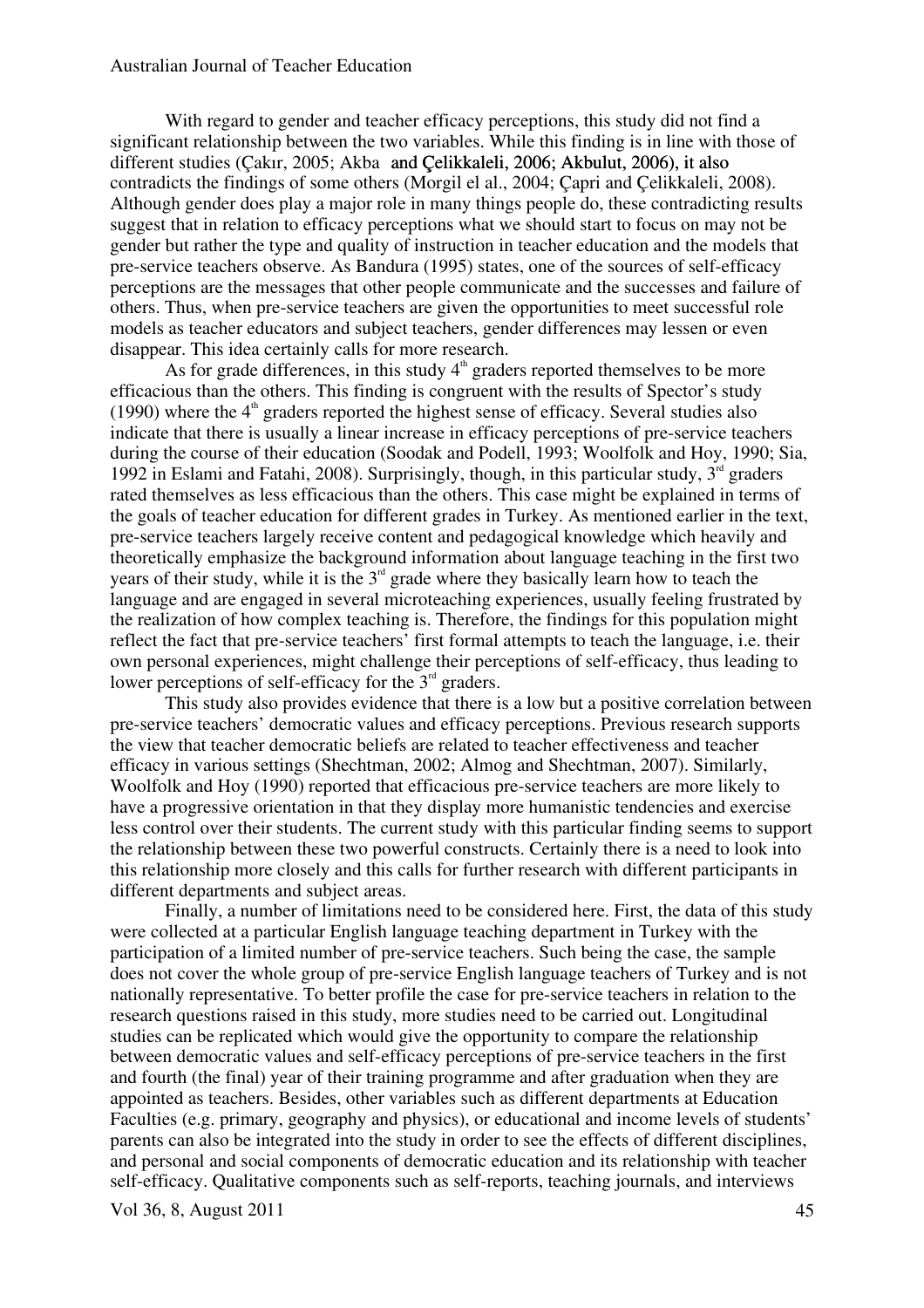can also be a part of such a study in order to understand initial ideas and definitions of preservice students about democratic education, self-efficacy and their experiences at schools during the teaching practicum.

# **References**

Akba, A. and Çelikkaleli, Ö. (2006). Sınıf Ö retmenli i Adaylarının Fen Ö retimi Öz-Yeterlik nançlarının Cinsiyet, Ö retim Türü ve Üniversitelere Göre ncelenmesi. *Mersin Üniversitesi, Eğ itim Fakültesi Dergisi itim Fakültesi Dergisi*, 2 (1), 98-110. Retrieved April 29, 2010, from http://efd.mersin.edu.tr/dergi/meuefd\_2006\_002\_001/pdf/meuefd\_2006\_002\_001\_0098- 0110\_akbas&celikkaleli.pdf.

Akbulut, E. (2006). Müzik Ö retmeni Adaylarının Mesleklerine li kin Öz-Yeterlik nançları. *Yüzüncü Yıl Üniversitesi, Eğ itim Fakültesi Dergisi itim Fakültesi Dergisi*, 3 (2), 24-33.

Almog, O. and Shechtman, Z. (2007). Teachers' democratic and efficacy beliefs and styles of coping with behavioural problems of pupils with special needs. *European Journal of Special Needs Education*, 22 (2), 115-129.

Altunçekiç, A., Yaman, S., Koray, Ö. (2005). Ö retmen Adaylarının Özyeterlik nanç Düzeyleri ve Problem Çözme Becerileri Üzerine Bir Ara tırma (Kastamonu 1 Örne i). *Kastamonu Eğ itim Dergisi itim Dergisi*, 13 (1), 93-102. Retrieved April 12, 2009 from

http://www.ksef.gazi.edu.tr/dergi/pdf/Cilt13-No1-2005Mart/alper.pdf.

Ashton, P. and Webb, N. (1986). *Making a Difference: Teacher Efficacy and Student Achievement*, New York: Longman.

Aydo an, . and Kukul, F. (2003). Ö retmenler ile Ö retim Üyelerinin Demokratik Davranı larının Analizi. *Eitim Ara<i>tırmaları Dergisi*, 11, 23-31.

Bandura, A. (1986). *Social foundations of thought and action: A social cognitive theory*. Englewood Cliffs, NJ: Prentice Hall.

Bandura, A. (1989). *Human agency in Social Cognitive Theory*. *American Psychologist*, Vol.44, No. 9, 1175-1184.

Bandura, A. (1995). *Self-efficacy in Changing Societies*. New York: Cambridge University Press.

Brannen, J. (1992). Combining qualitative and quantitative approaches: an overview. In J. Brannen (Ed.) *Mixing methods: qualitative and quantitative research.* Aldershot: Ashgate Publications.

Cam, P. (2000) *Philosophy,* Democracy and Education: Reconstructing Dewey in In-Suk Cha (ed.) *Teaching Philosophy for Democracy*: Seul University Press, 158-181.

Canetti-Nisim, D. (2004). The Effect of Religiosity on Endorsement of Democratic Values: The Mediating Influence of Authoritarianism. *Political Behavior*, 26 (4), 377-398.

Capa, Y., Çakıro lu, J., Sarıkaya, H. (2005). Ö retmenlik Özyeterlik Ölçe i Türkçe Uyarlamasının Geçerlik ve Güvenirlik Çalı ması. *E* itim ve Bilim, 30 (137), 74-81.

Caprara, G.V., Barbranelli, C., Steca, P., Malone, P.S. (2006). Teachers' Self-Efficacy Beliefs as Determinants of Job Satisfaction and Students' Academic Achievement: A Study at the School Level. *Journal of School Psychology*, 44 (6) , 473-490.

Creswell, J. W. (1994). *Research design: qualitative and quantitative approaches.* London: Sage Publications.

Çapri, A., Çelikkaleli, Ö. (2008). Ö retmen Adaylarının Ö retmenli e li kin Tutum ve Mesleki Yeterlik İ nançlarının Cinsiyet, Program ve Fakültelerine Göre İ ncelenmesi. nançlarının Cinsiyet, Program ve Fakültelerine Göre ncelenmesi. *İ nönü nönü Üniversitesi Eğ itim Fakültesi Dergisi, itim Fakültesi Dergisi,* 9 (15), 33-53.

Chacón, T. C. (2002). Teacher efficacy and selected characteristics of selected English as a foreign language Venezuelan middle school teachers. Unpublished doctoral dissertation. The Ohio State University, Columbus, Ohio.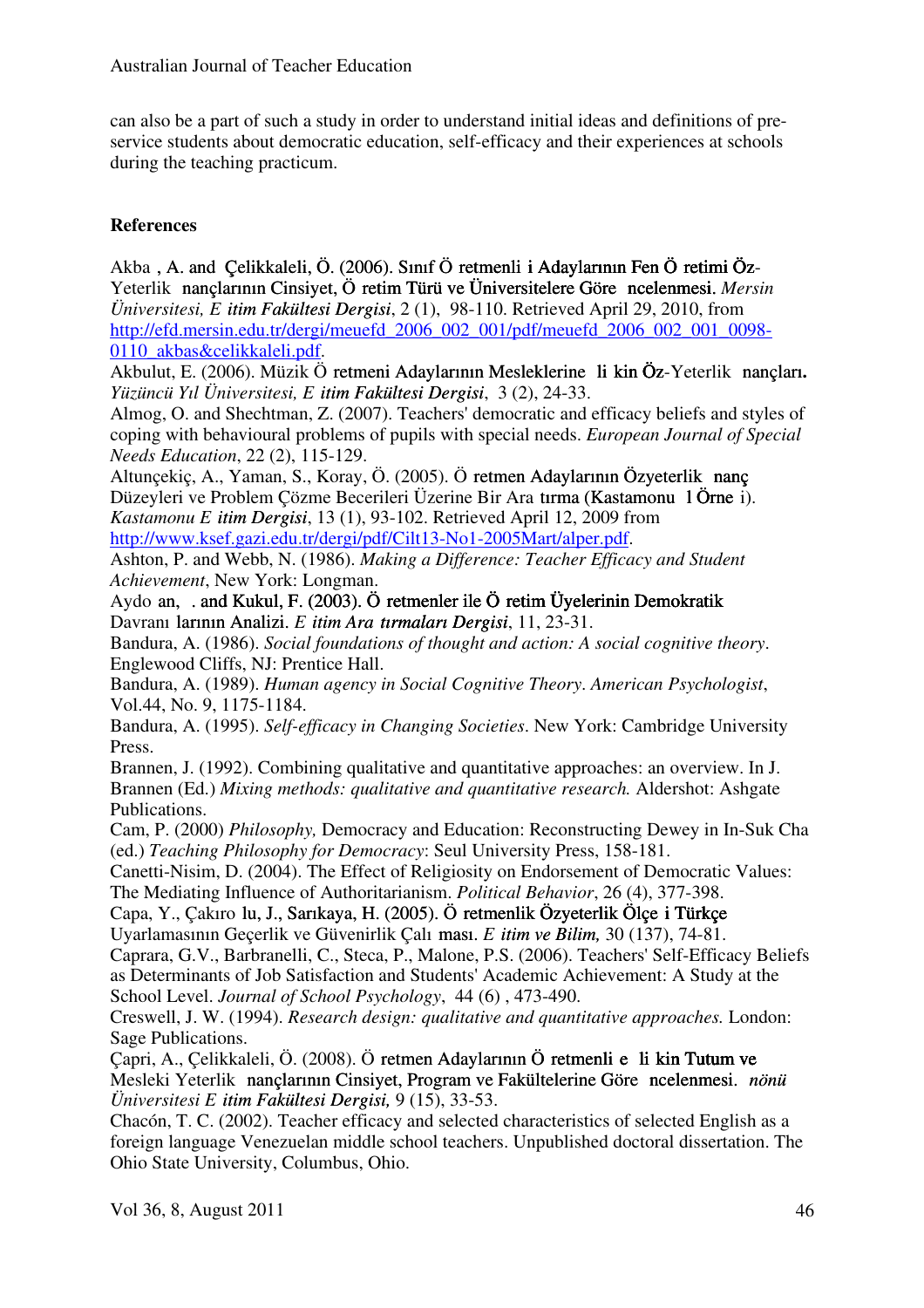Chacón, T. C. (2005). Teachers' perceived efficacy among English as a foreign language teachers in middle schools in Venezuela. *Teaching and Teacher Education*, 21, No.3, 257- 272.

Coladarci, T. (1992). Teachers' Sense of Efficacy and Commitment to Teaching. *Journal of Experimental Education,* Vol. 60, 1992. Retrieved May 20, 2010, from http://www.questia.com/.

Çakır, Ö. (2005). Anadolu Üniversitesi Açık Ö retim Fakültesi ngilizce Ö retmenli i Lisans Programı ve E itim Fakülteleri ngilizce Ö retmenli i Lisans Programı Ö rencilerinin Mesle e Yönelik Tutumları ve Mesleki Yeterlik Algıları. *İ nönü Üni nönü Üniversitesi Eğ itimi Fakültesi Dergisi, itimi Fakültesi Dergisi,* 6 (9), 27-42.

Dembo, M.H. and Gibson, S. (1985). Teachers' Sense of Efficacy: An Important Factor in School Improvement. *Elementary School Journal*, 86 (2), 173-184.

Dewey, J. (1916). *Democracy and education*. New York: Macmillan Inc.

Do anay, A. (1997). Türk politik kültürü ve gençligin e itimi. *Çukurova Üniversitesi Egitim Fakültesi Dergisi*, 2 (16), 51 – 61.

Efrat, A. and Schimmel, D. (2003). Walking the democratic talk: Introduction to a special issue on collaborative rule making as preparation for democratic citizenship. *American Secondary Education*, 31 (3), 3-15.

Emmer, E. and Hickman, J. (1991). Teacher efficacy in classroom management. *Educational and Psychological Measurement*, 51, 755-765.

Eslami, Z. R. and Fatahi, A. (2008). Teachers' Sense of Self-Efficacy, English Proficiency, and Instructional Strategies: A Study of Nonnative EFL Teachers in Iran. *TESL-EJ*, 11 (4) (March). Retrieved May 13, 2010, from http://tesl-ej.org/ej44/a1.pdf.

Farrel, J. P. (1998). Democracy and education: Who gets to speak and who is listened to? *Curriculum Inquiry*, 28 (1), 1-7.

Göker, S.D. (2006). Impact of peer coaching on self-efficacy and instructional skills in TEFL teacher education. *System*, 34, 239-254.

Gömleksiz, M.N. and Kan, A.Ü. (2008). E itim Fakültesi ve Tezsiz Yüksek Lisans Programlarına Kayıtlı Ö retmen Adaylarının Demokratik Tutumlarının De erlendirilmesi: Firat Üniversitesi Örne i. *Milli E itim.* 178 (Bahar), 44-63.

Gözütok, F.D. (1995).  $\ddot{O}$  retmenlerin demokratik tutumları. Ankara: Türk Demokrasi Vakfı Yayınları.

Guskey, T.R and Passaro, P.D. (1994). Teacher Efficacy: A study of Construct Dimensions. *American Educational Research Journal*, 31 (3). (Autumn), 627-643.

Hebert, E., Lee, A., & Williamson, L. (1998). Teachers' and teacher education students' sense of efficacy: Quantitative and qualitative comparisons. *Journal of Research and Development in Education,* 31*,* 214-225.

Karakütük, K. (2001) *Demokratik Laik Eğ itimitim*. Ankara: Anı Yayınları.

Kepenekci (2003) Demokratik Okul. *E itim Ara turmaları Dergisi*, 11, 44-53.

Kıncal and I<sub>1</sub>k (2003) Demokratik E itim ve Demokratik De erler. *E itim Ara tırmaları i Dergisi,* 11, 54-58.

Lee, J.A. (2009). Teachers' Sense of Efficacy in Teaching English, Perceived English Language Proficiency, and Attitudes Toward the English Langauge: A Case of Korean Public Elementary School Teachers. Unpublished doctoral dissertation, Ohio University, Columbus , Ohio. Retrieved January 24, 2010 from http://etd.ohiolink.edu/sendpdf.cgi/Lee%20JeongAh.pdf?osu1233648070.

Marri, A. R. (2005) Building a Framework for Classroom-Based Multicultural Democratic Education: Learning From Three Skilled Teachers. *Teachers College,* Columbia University, 107 (5), 1036–1059.

Morgil, ., Seçken, N. and Yücel, A.S. (2004). Kimya Ö retmeni Adaylarının Öz-Yeterlik nançlarının Bazı De i kenler Açısından ncelenmesi. *BAÜ, Fen Bilimleri Enstitüsü Dergisi*, 6 (1), 62-72.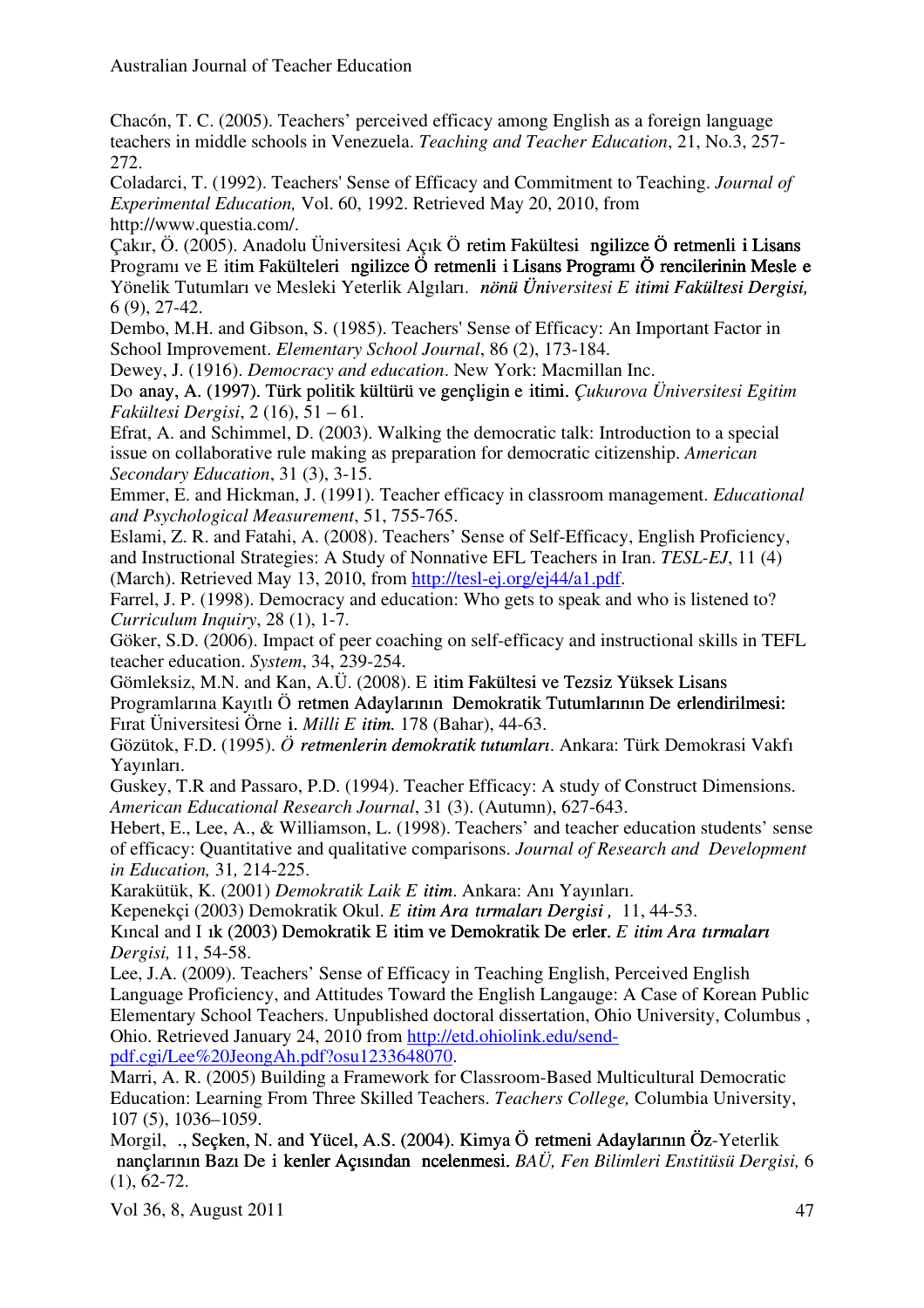Ormrod, J. E. (2006). *Educational Psychology.* (5<sup>th</sup> Ed.) Pearson Prentice Hall: New Jersey. Ortaçtepe, D. (2006). The Relationship between teacher efficacy and professional development within the scope of an in-service teacher education. Unpublished MA Thesis in Adult Education, Bo azici University.

Özpolat, A. (2010). Bir Toplumsal De i me Paradigması Olarak Demokrasinin E itime Yansımaları: Demokratik E itim. *Milli E itim*, 185 (k<sub>1</sub>), 365-380.

Pajares, F. (2002). *Overview of social cognitive theory and of self-efficacy*. Retreived September 2, 2009, from http://www.emory.edu/EDUCATION/mfp/eff.html

Ravitc, D. (1991). Democracy: What it is and how to teach it. *Social Studies*, 82 (2), 50-55. Rowland, S. (2003). Teaching for democracy in higher education. *Teaching in Higher Education,* 8 (1), 89 – 101.

Sava, E. (2003a). Matematik Eg itimi ile Demokrasi Arasındaki I liş ki Üzerine Bir Çalı ma. *Eğ itim Araș tırmaları, itim Araș tırmaları,* 11, 59-63.

Sava, V. (2003b). *rtica ve bölücülü e kar ı militan demokrasi*. Ankara: Bilgi Yayınevi. Selvi, K. (2006) Developing a Teacher Trainees' Democratic Values Scale: Validity and Reliability Analyses. *Social Behavior and Personality*, 34(9), 1171-1178. Shechtman, Z. (2002). Validation of the Democratic Teacher Belief Scale (DTBS).

*Assessment in Education,* 9, 363-377.

Shim, J.W. (2001). The Efficacy Beliefs of Korean Teachers of English as a Foreign Language. Unpublished doctoral dissertation. The Ohio State University, Columbus, Ohio. In Lee, J.A. Teachers' Sense of Efficacy in Teaching English, Perceived English Language Proficiency, and Attitudes Toward the English Langauge: A Case of Korean Public Elementary School Teachers.

Sia, A. (1992). Pre-service elementary teachers' perceived efficacy in teaching environmentel education: a preliminary study. In Eslami, Z. R. and Fatahi, A. (2008). Teachers' Sense of Self-Efficacy, English Proficiency, and Instructional Strategies: A Study of Nonnative EFL Teachers in Iran.

Smykalla, S. (2009) Diversity Competence by Diversity Training-A New Approach to Democracy Education. In *International Symposium on Democracy and Democracy Ecucation in Europe,* ed. R. Kıncal, June 11-12, Ankara: Nobel.

Soudak, L., and Podell, D. (1993). Teacher efficacy and student problems as factors in special education referral. *Journal of Special Education*, 27, 66-81.

Spector, J.E. (1990). Efficacy for teaching in preservice teachers. Paper presented at the annual meeting of the American Educational Research Association, Boston, MA.

Sultana, R. G. (1995) From Critical Education to a Critical Practice of Teaching in Smyth, J. (ed.) *Critical Discourses on Teacher Development,* London: Cassell.

Swars, S.L. (2005). Examining perceptions of mathematics teaching effectiveness among elementary preservice teachers with differing levels of mathematics teacher efficacy. *Journal of Instructional Psychology,* 32 (2), 139-147.

Ș ahin, İ . (2003). Çok Kültürlülük, Demokrasi ve Öğ retim Dili. ahin, . (2003). Çok Kültürlülük, Demokrasi ve Öğ retim Dili. *Eğ itim Araș tırmaları, itim Araș tırmaları,* 11, 80- 86.

Ș imsek, A. (2000). Önsöz. (Ș imsek, A. ed.) imsek, A. (2000). Önsöz. (Ș imsek, A. ed.) *Sınıfta Demokrasi*. Ankara: Eğ itim Sen Yayınları. itim Sen Yayınları. Tella, A. (2008). Teacher Variables as Predictors of Academic Achievment of Primary School Pupils Matematics. *International Electronic Journal of Elementary Education,* 1, 16-33.

Tschanen-Moran, M., Woolfolk Hoy, A., Woolfolk Hoy, K. (1998). Teacher efficacy: Its meaning and measure. *Review of Educational Research,* 68, 202-248.

Tschannen-Moran, M. and Woolfolk Hoy, A. (2001). Teacher Efficacy: capturing an elusive concept. *Teacher and Teacher Education,* 17, 783-805.

Umay, A. (2001). Ikö retim Matematik Ö retmenli i Programının Ö rencilerin Matemati e Kar 1 Öz Yeterlik Algısına Etkisi. *Journal of Qafqaz University*, No. 8. Retrieved January 12, 2010 from http://www.qafqaz.edu.az/index.php?z=186&level=08.